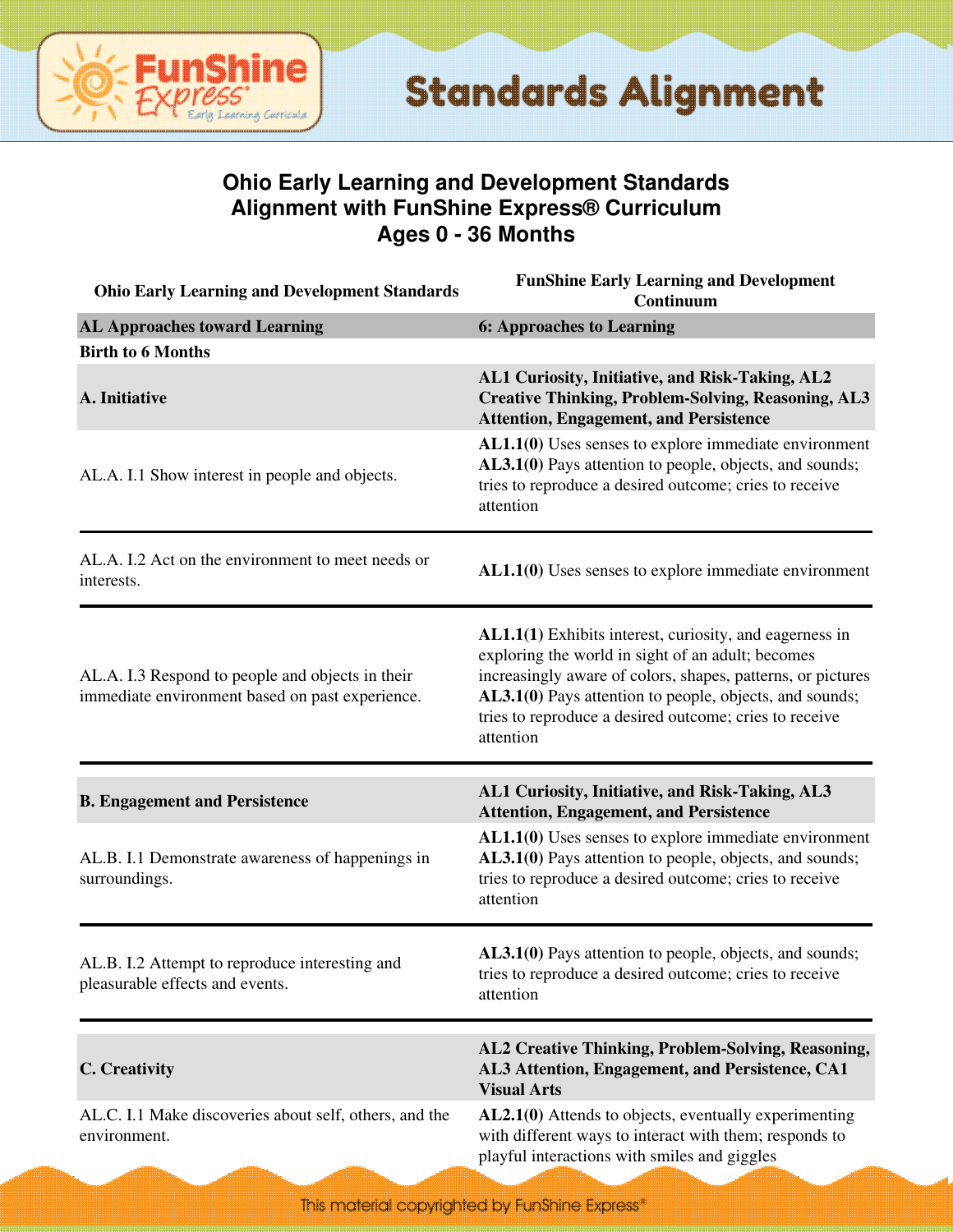#### **Shine** Fun saming Curricula

#### **Standards Alignment**

|                                                                                                               | AL3.1(0) Pays attention to people, objects, and sounds;<br>tries to reproduce a desired outcome; cries to receive<br>attention                                                                                                                                                                                                                                                                                                                               |
|---------------------------------------------------------------------------------------------------------------|--------------------------------------------------------------------------------------------------------------------------------------------------------------------------------------------------------------------------------------------------------------------------------------------------------------------------------------------------------------------------------------------------------------------------------------------------------------|
| AL.C. I.2 Demonstrate preferences, pleasure or<br>displeasure when interacting with various media.            | SE1.2(0) Shows preference for familiar people and<br>objects<br>AL2.1(0) Attends to objects, eventually experimenting<br>with different ways to interact with them; responds to<br>playful interactions with smiles and giggles                                                                                                                                                                                                                              |
| 6 to 16 Months                                                                                                |                                                                                                                                                                                                                                                                                                                                                                                                                                                              |
| A. Initiative                                                                                                 | AL1 Curiosity, Initiative, and Risk-Taking, AL2<br><b>Creative Thinking, Problem-Solving, Reasoning, AL3</b><br><b>Attention, Engagement, and Persistence</b>                                                                                                                                                                                                                                                                                                |
| AL.A. YT.1 Explore the environment through a variety<br>of sensory-motor activity.                            | $AL1.1(0)$ Uses senses to explore immediate environment<br>AL1.1(1) Exhibits interest, curiosity, and eagerness in<br>exploring the world in sight of an adult; becomes<br>increasingly aware of colors, shapes, patterns, or pictures                                                                                                                                                                                                                       |
| AL.A. YT.2 Practice new skills with enthusiasm.                                                               | AL1.1(1) Exhibits interest, curiosity, and eagerness in<br>exploring the world in sight of an adult; becomes<br>increasingly aware of colors, shapes, patterns, or pictures<br>AL3.1(1) Stays attentive and engaged for increasing<br>periods of time; repeats difficult tasks to achieve mastery                                                                                                                                                            |
| AL.A. YT.3 Demonstrate a willingness to try new<br>activities and experiences.                                | AL1.1(2) Asks questions, seeks adult approval, and tries<br>new activities with adult prompting<br>AL3.1(1) Stays attentive and engaged for increasing<br>periods of time; repeats difficult tasks to achieve mastery                                                                                                                                                                                                                                        |
| AL.A. YT.4 Use a variety of ways to meet simple goals.                                                        | $AL2.1(2)$ Uses materials in new ways to accomplish a<br>task or reach a goal; uses imitation or pretend play to<br>express creativity and imagination; enjoys hearing silly<br>stories and jokes<br>$AL2.3(2)$ Tries several strategies to solve a problem<br>(tries forcing a puzzle piece in place, then turns it until it<br>fits)<br>AL3.1(1) Stays attentive and engaged for increasing<br>periods of time; repeats difficult tasks to achieve mastery |
| AL.A. YT.5 Approach tasks with repeated trial and error. AL2.3(2) Tries several strategies to solve a problem | (tries forcing a puzzle piece in place, then turns it until it<br>fits)                                                                                                                                                                                                                                                                                                                                                                                      |

**AL3.1(1)** Stays attentive and engaged for increasing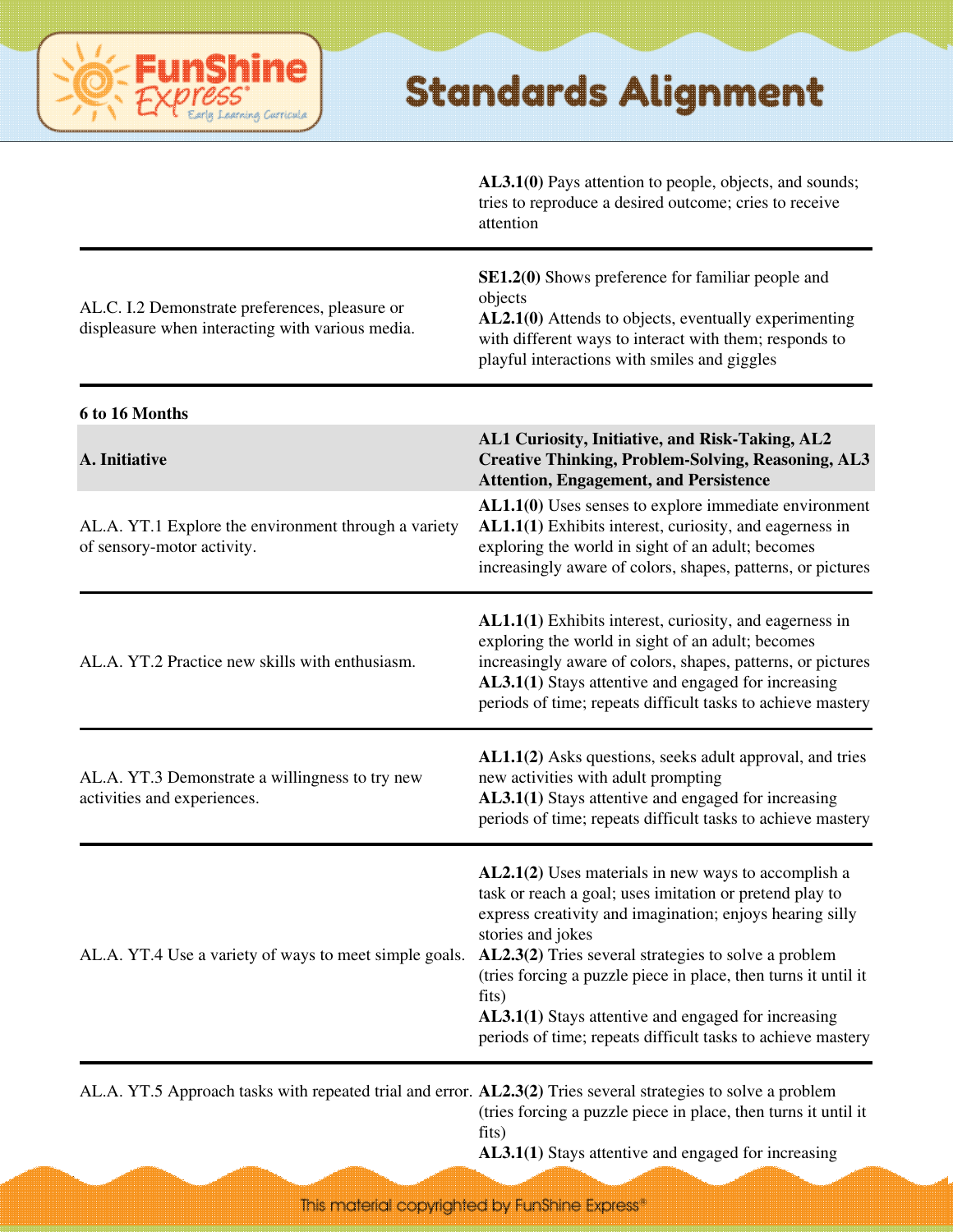periods of time; repeats difficult tasks to achieve mastery

| <b>B. Engagement and Persistence</b><br>AL.B. YT.1 Focus on an activity but is easily distracted.                              | AL1 Curiosity, Initiative, and Risk-Taking, AL3<br><b>Attention, Engagement, and Persistence</b><br>AL3.1(1) Stays attentive and engaged for increasing<br>periods of time; repeats difficult tasks to achieve mastery                                                                                   |
|--------------------------------------------------------------------------------------------------------------------------------|----------------------------------------------------------------------------------------------------------------------------------------------------------------------------------------------------------------------------------------------------------------------------------------------------------|
| AL.B. YT.2 Repeat actions intentionally to achieve goal.                                                                       | AL3.1(0) Pays attention to people, objects, and sounds;<br>tries to reproduce a desired outcome; cries to receive<br>attention<br>AL3.1(1) Stays attentive and engaged for increasing<br>periods of time; repeats difficult tasks to achieve mastery                                                     |
| C. Creativity                                                                                                                  | AL2 Creative Thinking, Problem-Solving, Reasoning,<br>AL3 Attention, Engagement, and Persistence, CA1<br><b>Visual Arts</b>                                                                                                                                                                              |
| AL.C. YT.1 Use objects in new ways.                                                                                            | AL2.1(1) Uses play objects in different ways than<br>intended; finds humor in unexpected interactions<br>AL2.1(2) Uses materials in new ways to accomplish a<br>task or reach a goal; uses imitation or pretend play to<br>express creativity and imagination; enjoys hearing silly<br>stories and jokes |
| AL.C. YT.2 Seek out experiences with a variety of<br>materials and art materials based on preferences and past<br>experiences. | <b>CA1.1(1)</b> Uses a variety of materials in exploring and<br>creating age-appropriate artwork<br>CA1.1(2) Chooses and participates in art activities, using<br>different materials to create artwork                                                                                                  |
| 16 to 36 Months                                                                                                                |                                                                                                                                                                                                                                                                                                          |
| A. Initiative                                                                                                                  | AL1 Curiosity, Initiative, and Risk-Taking, AL2<br><b>Creative Thinking, Problem-Solving, Reasoning, AL3</b><br><b>Attention, Engagement, and Persistence</b>                                                                                                                                            |
| AL.A. OT.1 Experiment in the environment with<br>purpose.                                                                      | AL1.1(2) Asks questions, seeks adult approval, and tries<br>new activities with adult prompting<br>AL2.1(2) Uses materials in new ways to accomplish a<br>task or reach a goal; uses imitation or pretend play to<br>express creativity and imagination; enjoys hearing silly<br>stories and jokes       |
| AL.A. OT.2 Ask questions to gain information.                                                                                  | AL1.1(2) Asks questions, seeks adult approval, and tries<br>new activities with adult prompting<br>AL2.2(2) Asks questions to seek information; explores<br>cause/effect relationships by repeating actions and<br>observing reactions                                                                   |

ine

ning Curricula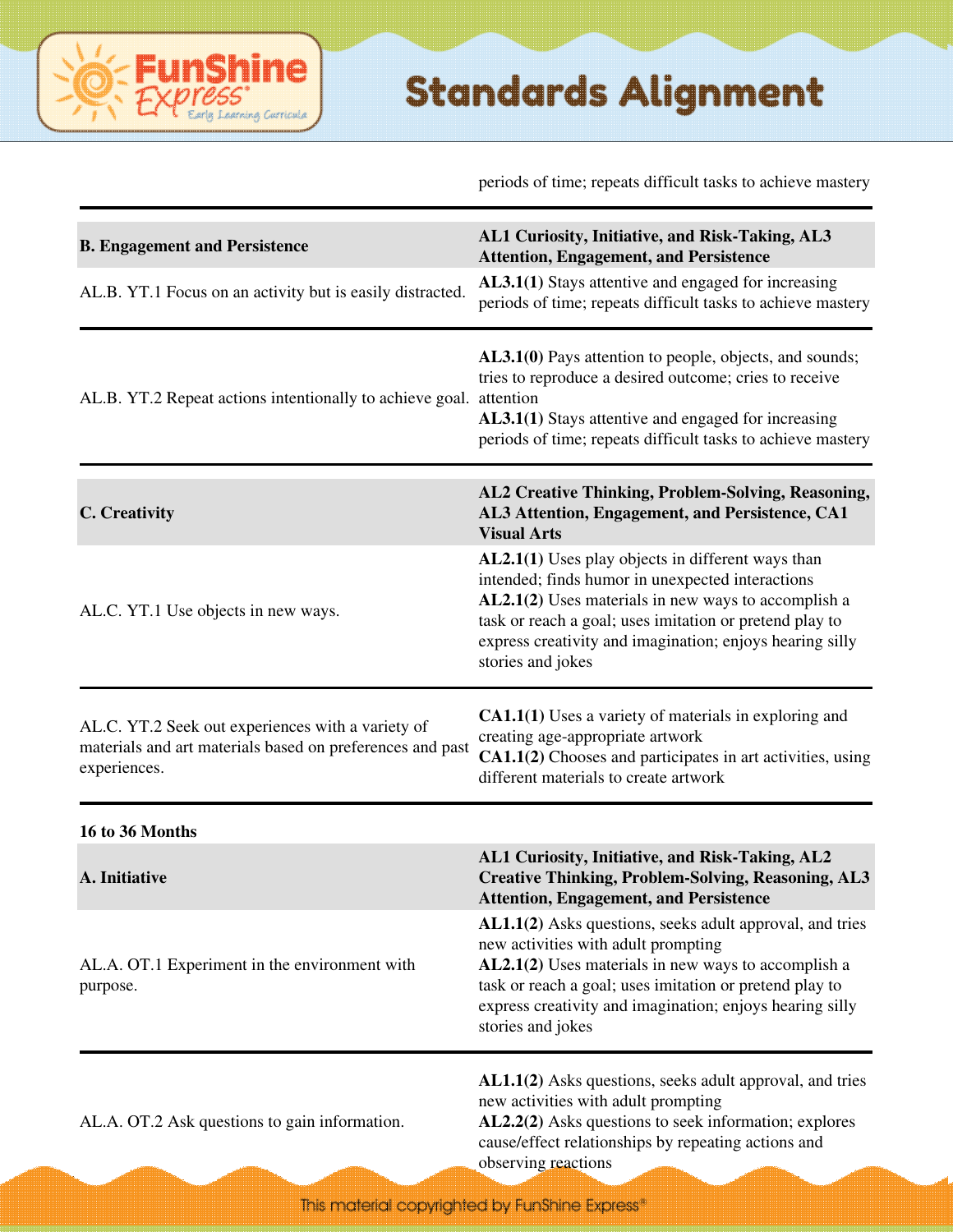

| AL.A. OT.3 Make choices to achieve a desired goal.                                                             | $AL2.1(2)$ Uses materials in new ways to accomplish a<br>task or reach a goal; uses imitation or pretend play to<br>express creativity and imagination; enjoys hearing silly<br>stories and jokes<br>AL3.1(2) Remains attentive and engaged, finishes<br>self-selected tasks (completes a simple puzzle, listens to<br>a storybook) |
|----------------------------------------------------------------------------------------------------------------|-------------------------------------------------------------------------------------------------------------------------------------------------------------------------------------------------------------------------------------------------------------------------------------------------------------------------------------|
| AL.A. OT.4 Use previous learning to inform new<br>experiences with people and objects in their<br>environment. | AL1.1(2) Asks questions, seeks adult approval, and tries<br>new activities with adult prompting<br>AL2.1(2) Uses materials in new ways to accomplish a<br>task or reach a goal; uses imitation or pretend play to<br>express creativity and imagination; enjoys hearing silly<br>stories and jokes                                  |
| <b>B. Engagement and Persistence</b>                                                                           | AL1 Curiosity, Initiative, and Risk-Taking, AL3<br><b>Attention, Engagement, and Persistence</b>                                                                                                                                                                                                                                    |
| AL.B. OT.1 Focus on an activity for short periods of<br>time despite distractions.                             | AL3.1(2) Remains attentive and engaged, finishes<br>self-selected tasks (completes a simple puzzle, listens to<br>a storybook)                                                                                                                                                                                                      |
| AL.B. OT.2 Engage in self-initiated activities for<br>sustained periods of time.                               | AL3.1(2) Remains attentive and engaged, finishes<br>self-selected tasks (completes a simple puzzle, listens to<br>a storybook)                                                                                                                                                                                                      |
| C. Creativity                                                                                                  | AL2 Creative Thinking, Problem-Solving, Reasoning,<br>AL3 Attention, Engagement, and Persistence, CA1<br><b>Visual Arts</b>                                                                                                                                                                                                         |
| AL.C. OT.1 Use materials in new and unconventional<br>ways.                                                    | AL2.1(2) Uses materials in new ways to accomplish a<br>task or reach a goal; uses imitation or pretend play to<br>express creativity and imagination; enjoys hearing silly<br>stories and jokes                                                                                                                                     |
| AL.C. OT.2 Use self-selected materials and media to<br>express ideas and feelings.                             | AL2.1(2) Uses materials in new ways to accomplish a<br>task or reach a goal; uses imitation or pretend play to<br>express creativity and imagination; enjoys hearing silly<br>stories and jokes<br>AL3.1(2) Remains attentive and engaged, finishes<br>self-selected tasks (completes a simple puzzle, listens to<br>a storybook)   |
| <b>CD Cognition and General Knowledge</b>                                                                      | 2: Math, 3: Science, 4: Social Studies, 8: Creative                                                                                                                                                                                                                                                                                 |

**Arts**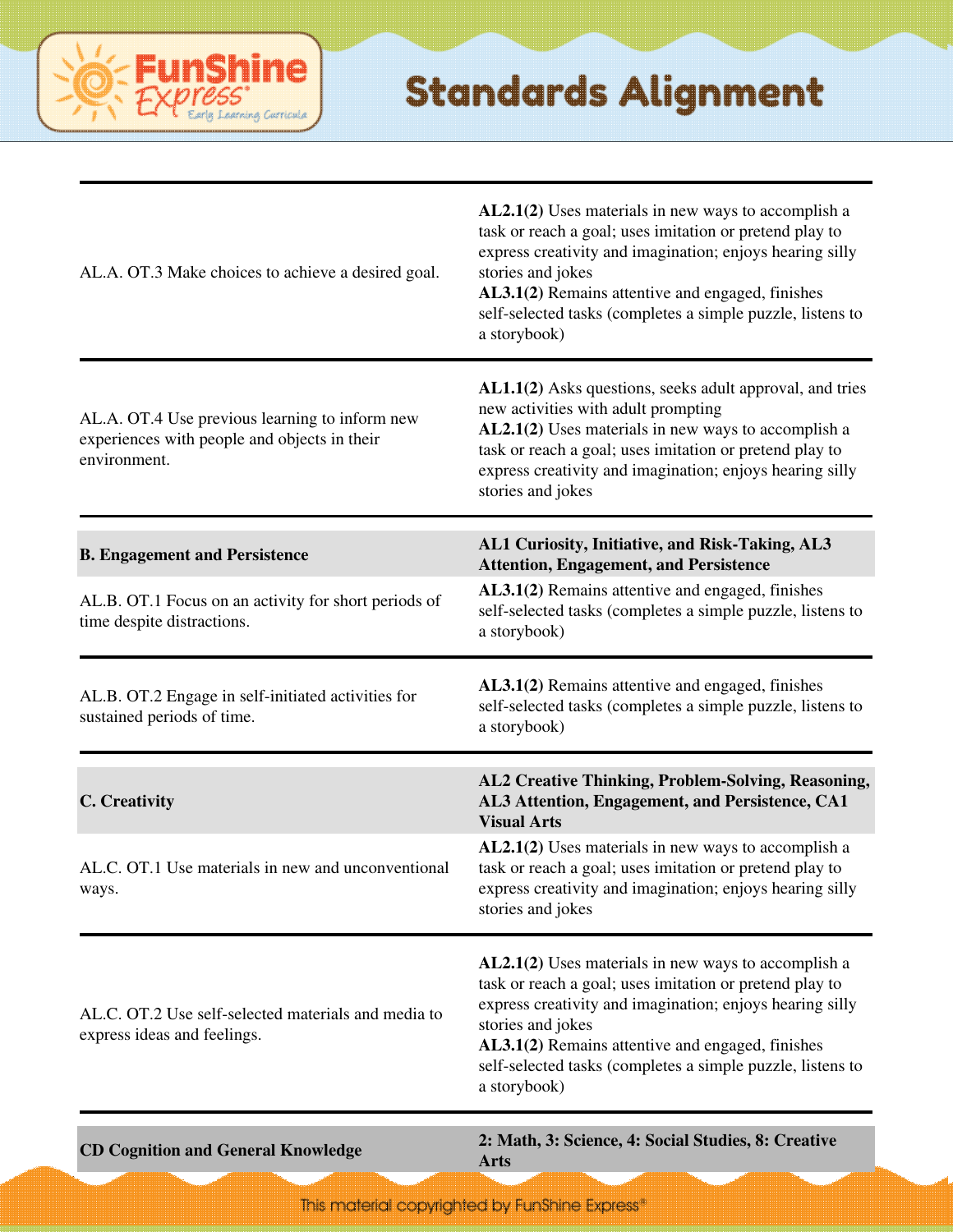

|  | <b>Birth to 6 Months</b> |
|--|--------------------------|
|  |                          |

| A. Cognitive Skills                                                                                                                               | AL1 Curiosity, Initiative, and Risk-Taking, AL2<br><b>Creative Thinking, Problem-Solving, Reasoning, AL4</b><br><b>Memory and Reflection, L1 Receptive Language</b><br>(Listening), L2 Expressive Language (Speaking), SE1<br><b>Self-Awareness and Self-Concept, SE4</b><br><b>Self-Regulation</b>                                                                          |
|---------------------------------------------------------------------------------------------------------------------------------------------------|------------------------------------------------------------------------------------------------------------------------------------------------------------------------------------------------------------------------------------------------------------------------------------------------------------------------------------------------------------------------------|
| CD.A. I.1 Exhibit differentiated responses to familiar<br>and unfamiliar people, events, objects and their features.                              | <b>SE1.2(0)</b> Shows preference for familiar people and<br>objects<br>$AL1.1(0)$ Uses senses to explore immediate environment<br>AL2.1(0) Attends to objects, eventually experimenting<br>with different ways to interact with them; responds to<br>playful interactions with smiles and giggles                                                                            |
| CD.A. I.2 Mirror simple actions and facial expressions of body language, gestures, and other forms of nonverbal<br>others previously experienced. | $L1.1(0)$ Listens and responds with interest to sounds and<br>verbal communication of others; watches and responds to<br>communication.<br>$L2.1(0)$ Uses and imitates sounds, gestures, or signs to<br>express needs and wants.                                                                                                                                             |
| CD.A. I.3 Anticipates next steps in simple familiar<br>routines and games.                                                                        | <b>SE4.1(1)</b> Shows increasing regulation in accepting and<br>following daily routines and activities with familiar<br>adults<br>AL2.1(0) Attends to objects, eventually experimenting<br>with different ways to interact with them; responds to<br>playful interactions with smiles and giggles                                                                           |
| CD.A. I.4 Explore real objects, people and actions.                                                                                               | SC1.1(0) Explores objects and world through all five<br>senses (touches and brings objects to mouth, focuses<br>attention on people or objects).<br>AL1.1(0) Uses senses to explore immediate environment<br>AL2.1(0) Attends to objects, eventually experimenting<br>with different ways to interact with them; responds to<br>playful interactions with smiles and giggles |
| CD.A. I.5 Actively use the body to find out about the<br>world.                                                                                   | M2.2(0) Explores moving body in space and observes<br>other people and objects as they move.<br>$AL1.1(0)$ Uses senses to explore immediate environment                                                                                                                                                                                                                      |
| <b>B. Number Sense</b>                                                                                                                            | AL1 Curiosity, Initiative, and Risk-Taking, AL2<br><b>Creative Thinking, Problem-Solving, Reasoning, M1</b><br><b>Number Sense, Quantity, and Operations, SC1</b><br><b>Observation and Inquiry</b>                                                                                                                                                                          |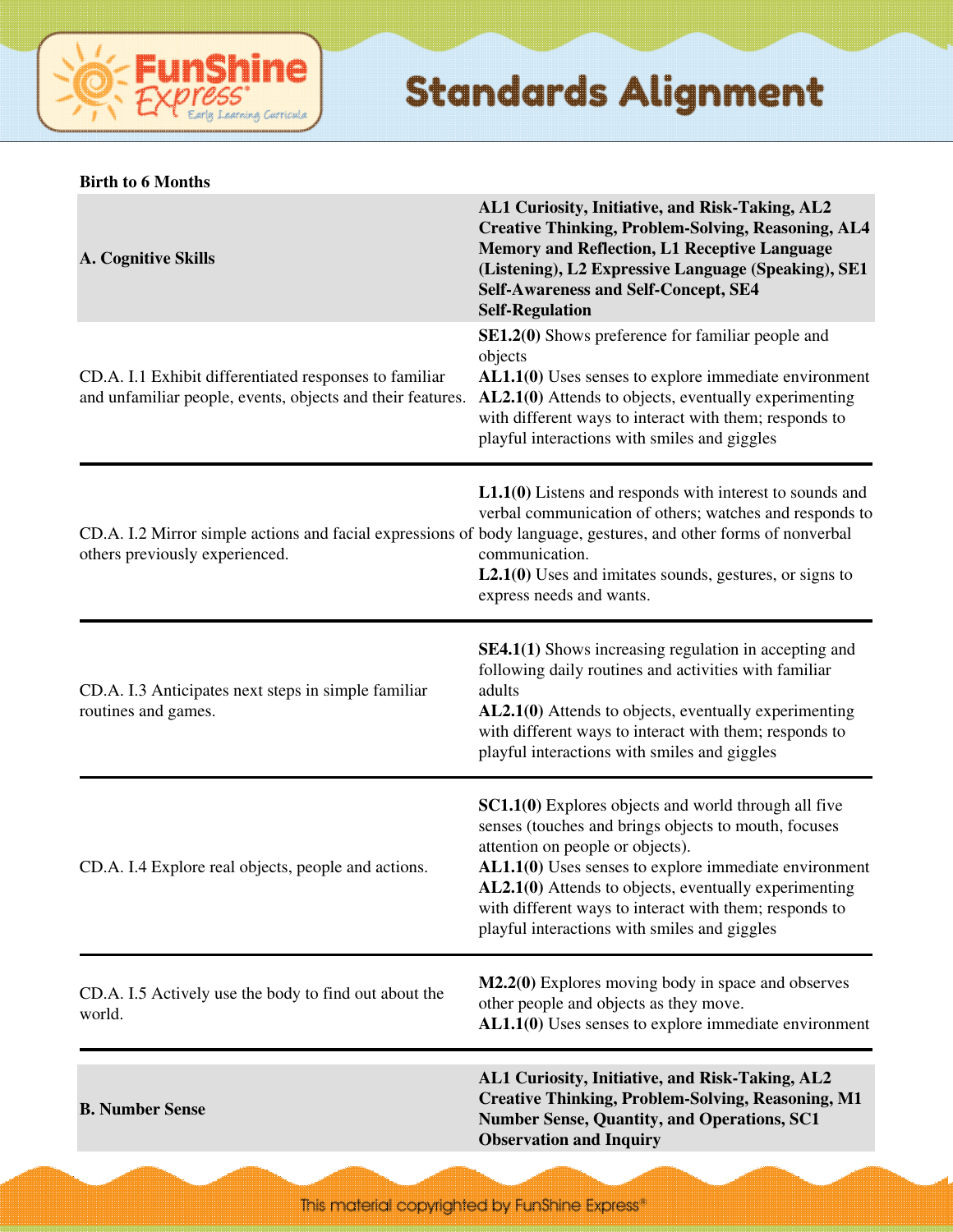

| <b>E. Measurement and Data</b><br>CD.E. I.1 Explore properties of objects.                  | attention<br><b>M3 Measurement and Data</b><br>M3.1(0) Explores objects with different shapes and sizes.                                                                                                                                                                                                                                                                     |
|---------------------------------------------------------------------------------------------|------------------------------------------------------------------------------------------------------------------------------------------------------------------------------------------------------------------------------------------------------------------------------------------------------------------------------------------------------------------------------|
| CD.D. I.2 Imitate repeated movements.                                                       | SC1.1(0) Explores objects and world through all five<br>senses (touches and brings objects to mouth, focuses<br>attention on people or objects).<br>AL3.1(0) Pays attention to people, objects, and sounds;<br>tries to reproduce a desired outcome; cries to receive                                                                                                        |
| CD.D. I.1 Notice differences between familiar and<br>unfamiliar people, objects and places. | SE2.1(0) Responds differently to familiar and unfamiliar<br>adults; engages in behaviors that build relationships with<br>familiar adults; shows emotional connection and<br>attachment to familiar adults<br>AL4.1(0) Recognizes familiar people, places, and things;<br>after repeated experiences, remembers that unseen<br>objects are still there                       |
| D. Algebra                                                                                  | M1 Number Sense, Quantity, and Operations, M2<br><b>Geometry and Spatial Sense, M4 Patterns,</b><br><b>Sorting/Classifying, Reasoning</b>                                                                                                                                                                                                                                    |
| CD.C. I.1 Explore objects and attend to events in the<br>environment.                       | M3.1(0) Explores objects with different shapes and sizes.<br>SC1.1(0) Explores objects and world through all five<br>senses (touches and brings objects to mouth, focuses<br>attention on people or objects).                                                                                                                                                                |
| <b>C. Number Relationships and Operations</b>                                               | M1 Number Sense, Quantity, and Operations, M3<br><b>Measurement and Data</b>                                                                                                                                                                                                                                                                                                 |
| CD.B. I.1 Explore objects and attend to events in the<br>environment.                       | SC1.1(0) Explores objects and world through all five<br>senses (touches and brings objects to mouth, focuses<br>attention on people or objects).<br>AL1.1(0) Uses senses to explore immediate environment<br>AL2.1(0) Attends to objects, eventually experimenting<br>with different ways to interact with them; responds to<br>playful interactions with smiles and giggles |

**Self-Awareness and Self-Concept, SS1 History and**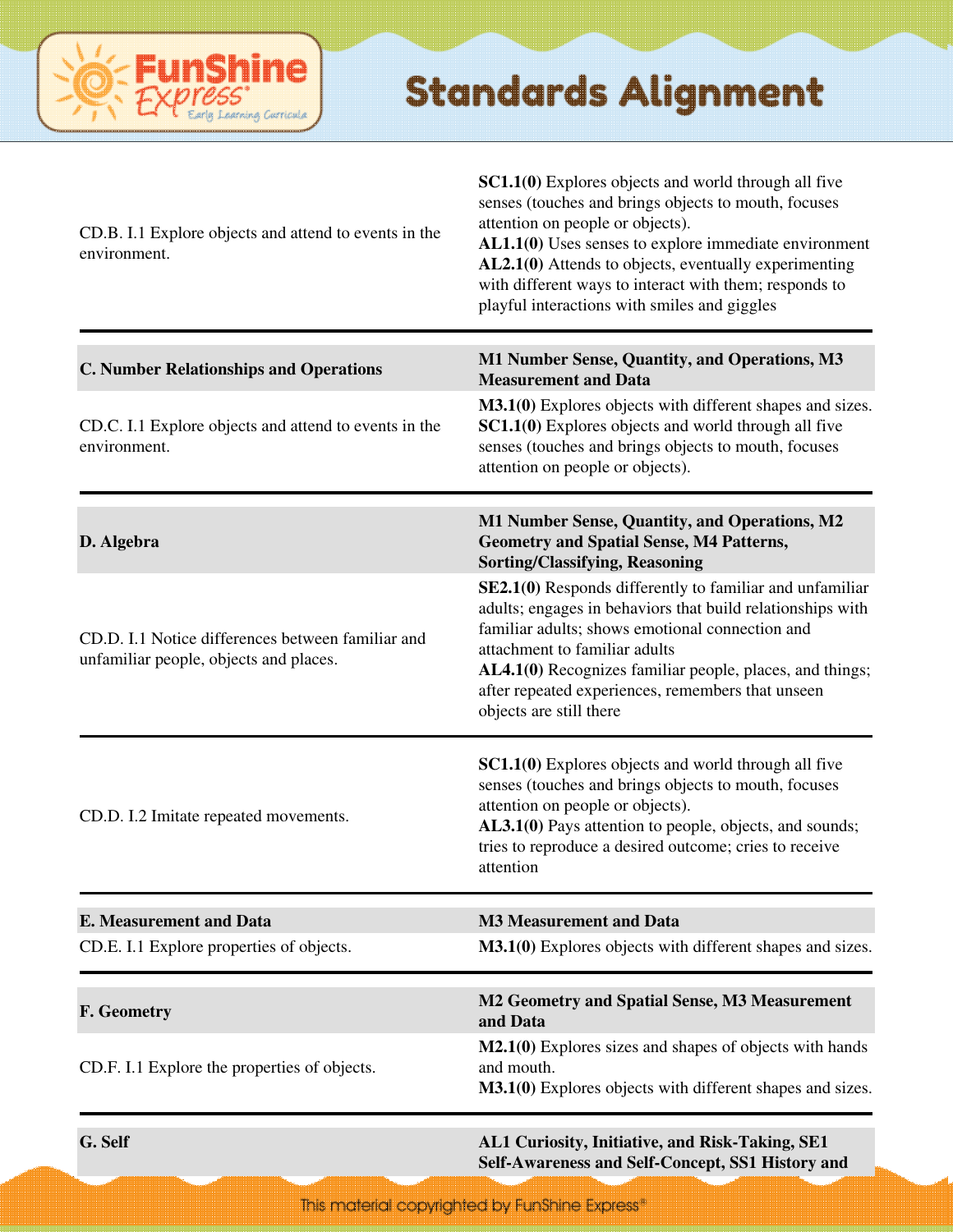

| CD.G. I.1 Show awareness of self and awareness of<br>other people.           | Events, SS3 Culture, Family, and Community<br><b>SE1.1(0)</b> Develops awareness of self as separate from<br>others; reacts when hearing own name; begins to realize<br>their own hands and feet belong to them; shows interest<br>in mirror image                                                                                                                                |
|------------------------------------------------------------------------------|-----------------------------------------------------------------------------------------------------------------------------------------------------------------------------------------------------------------------------------------------------------------------------------------------------------------------------------------------------------------------------------|
| H. Science Inquiry and Application                                           | AL2 Creative Thinking, Problem-Solving, Reasoning,<br>SC1 Observation and Inquiry, SC3 Life Science                                                                                                                                                                                                                                                                               |
| CD.H. I.1 Examine objects with lips and tongue.                              | <b>SC1.1(0)</b> Explores objects and world through all five<br>senses (touches and brings objects to mouth, focuses<br>attention on people or objects).                                                                                                                                                                                                                           |
| CD.H. I.2 Observe, hold, touch and manipulate objects.                       | SC1.1(0) Explores objects and world through all five<br>senses (touches and brings objects to mouth, focuses<br>attention on people or objects).<br>SC1.1(1) Uses senses to explore and manipulate objects<br>to observe how things work; varies behaviors to observe<br>results.                                                                                                 |
| CD.H. I.3 Use simple actions to make things happen.                          | <b>SC1.1(0)</b> Explores objects and world through all five<br>senses (touches and brings objects to mouth, focuses<br>attention on people or objects).<br>PD3.2(0) Uses different actions on objects (kicks, pats,<br>swipes, shakes)                                                                                                                                            |
| 6 to 16 Months                                                               |                                                                                                                                                                                                                                                                                                                                                                                   |
| A. Cognitive Skills                                                          | AL1 Curiosity, Initiative, and Risk-Taking, AL2<br><b>Creative Thinking, Problem-Solving, Reasoning, AL4</b><br><b>Memory and Reflection, L1 Receptive Language</b><br>(Listening), L2 Expressive Language (Speaking), SE1<br><b>Self-Awareness and Self-Concept, SE4</b><br><b>Self-Regulation</b>                                                                               |
| CD.A. YT.1 Recall information over a period of time<br>with contextual cues. | AL4.1(2) Recalls information in new situations;<br>remembers where a toy was put away; knows where<br>things are kept in their environment                                                                                                                                                                                                                                        |
| CD.A. YT.2 Mirror and repeat something seen at an<br>earlier time.           | AL2.2(2) Asks questions to seek information; explores<br>cause/effect relationships by repeating actions and<br>observing reactions<br>AL4.1(1) Shows ability to acquire and process new<br>information; remembers the location of objects that are<br>meaningful to them, eventually developing<br>understanding of object permanence; searches for<br>missing or hidden objects |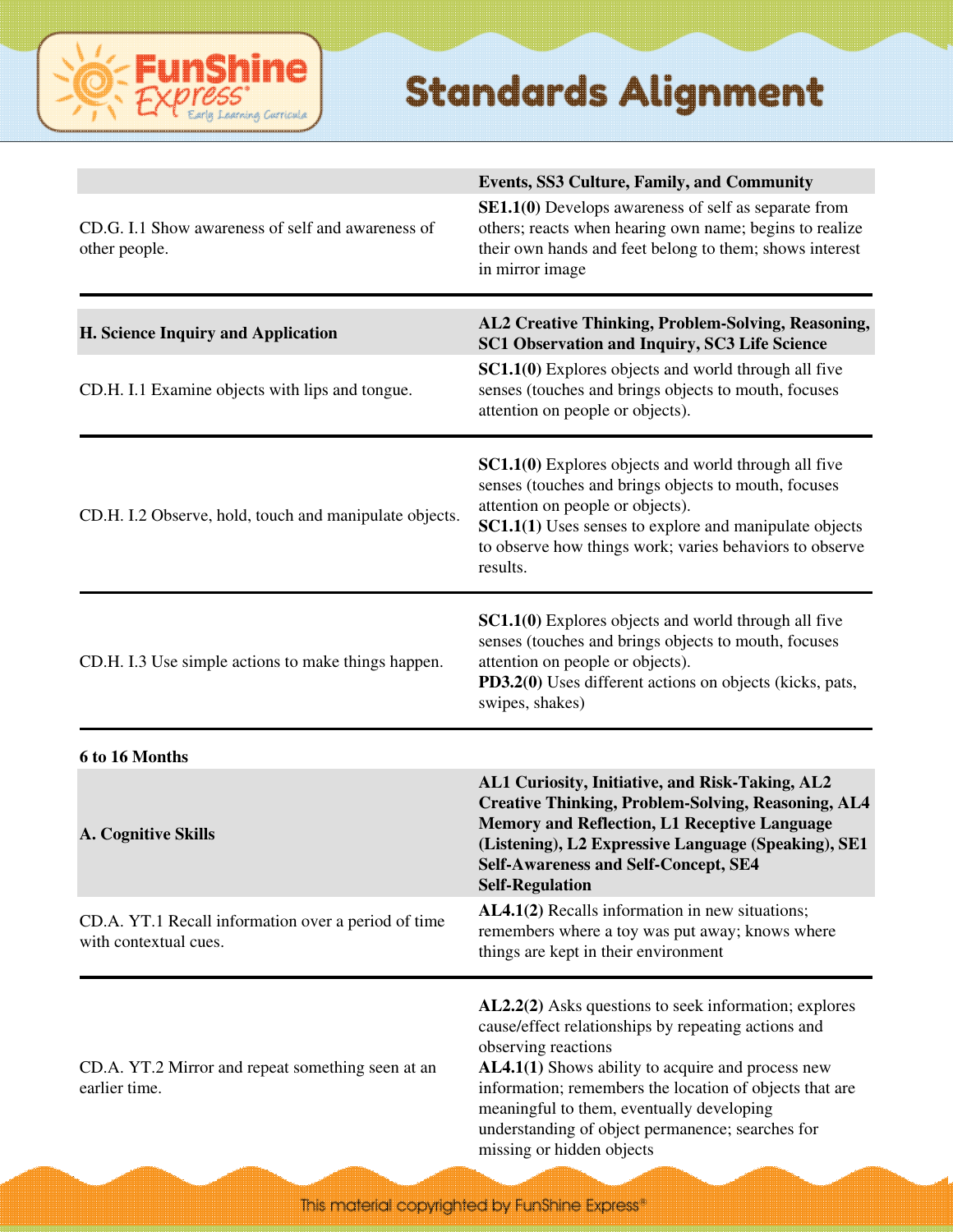

| CD.A. YT.3 Anticipate the beginning and ending of<br>activities, songs and stories.                                                                             | L3.1(2) Demonstrates interest and involvement with<br>books and other print materials; selects books to be read<br>and chooses favorites; names items in pictures;<br>recognizes books by their covers.<br>M4.1(2) Begins to recognize patterns in the<br>environment; can tell what comes next in daily routines,<br>familiar songs, simple patterns.                    |
|-----------------------------------------------------------------------------------------------------------------------------------------------------------------|---------------------------------------------------------------------------------------------------------------------------------------------------------------------------------------------------------------------------------------------------------------------------------------------------------------------------------------------------------------------------|
| CD.A. YT.4 Use one or two simple actions or objects to<br>represent another in pretend play.                                                                    | <b>CA4.2(1)</b> Uses dolls and toys as if they were real;<br>engages in pretend play with realistic objects<br>CA4.2(2) Uses objects in new ways or in pretend play;<br>uses multiple toy props; engages in pretend play to act<br>out daily routines                                                                                                                     |
| CD.A. YT.5 With modeling and support, use simple<br>strategies to solve problems.                                                                               | AL1.1(2) Asks questions, seeks adult approval, and tries<br>new activities with adult prompting<br>AL2.2(2) Asks questions to seek information; explores<br>cause/effect relationships by repeating actions and<br>observing reactions<br>AL2.3(2) Tries several strategies to solve a problem<br>(tries forcing a puzzle piece in place, then turns it until it<br>fits) |
|                                                                                                                                                                 | AL1 Curiosity, Initiative, and Risk-Taking, AL2                                                                                                                                                                                                                                                                                                                           |
| <b>B. Number Sense</b>                                                                                                                                          | <b>Creative Thinking, Problem-Solving, Reasoning, M1</b><br><b>Number Sense, Quantity, and Operations, SC1</b><br><b>Observation and Inquiry</b>                                                                                                                                                                                                                          |
| CD.B. YT.1 Pay attention to quantities when interacting<br>with objects.                                                                                        | M1.1(1) Shows interest in and awareness of numbers and<br>counting during daily routines and activities; understands<br>differences in quantity: more, all gone, less.                                                                                                                                                                                                    |
| <b>C. Number Relationships and Operations</b><br>CD.C. YT.1 Notice changes in quantity of objects<br>(especially ones that can be detected visually with ease). | M1 Number Sense, Quantity, and Operations, M3<br><b>Measurement and Data</b><br>M1.1(1) Shows interest in and awareness of numbers and<br>counting during daily routines and activities; understands<br>differences in quantity: more, all gone, less.                                                                                                                    |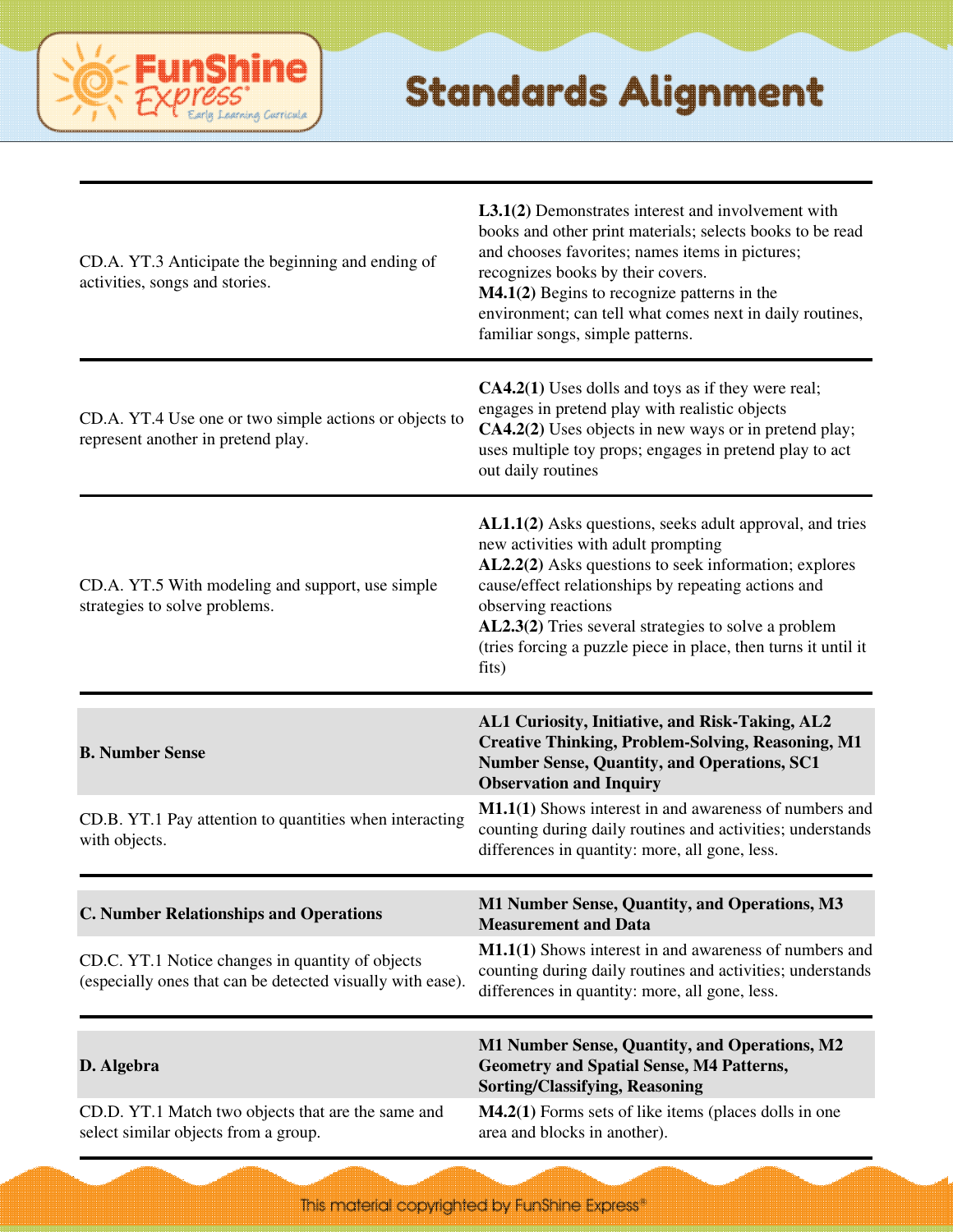

| CD.D. YT.2 Participate in adult-initiated movement<br>patterns.                                   | <b>M4.1(1)</b> Follows patterns in songs/movements, daily<br>routines.                                                                                                                                                                                                                                                                                          |
|---------------------------------------------------------------------------------------------------|-----------------------------------------------------------------------------------------------------------------------------------------------------------------------------------------------------------------------------------------------------------------------------------------------------------------------------------------------------------------|
| <b>E. Measurement and Data</b>                                                                    | <b>M3 Measurement and Data</b>                                                                                                                                                                                                                                                                                                                                  |
| CD.E. YT.1 Show awareness of the size of objects.                                                 | <b>M3.1(1)</b> Begins to notice differences in measurable<br>attributes (size and quantity - big/little, tall/long/short,<br>more/less, etc.).                                                                                                                                                                                                                  |
| F. Geometry                                                                                       | M2 Geometry and Spatial Sense, M3 Measurement<br>and Data                                                                                                                                                                                                                                                                                                       |
| CD.F. YT.1 Explore how things fit and move in space.                                              | M2.2(1) Explores ways objects and people move and fit<br>in space; adjusts reach and grasp based on distance, size,<br>and weight of object to be moved; explores space with<br>body.                                                                                                                                                                           |
| G. Self                                                                                           | AL1 Curiosity, Initiative, and Risk-Taking, SE1<br>Self-Awareness and Self-Concept, SS1 History and<br><b>Events, SS3 Culture, Family, and Community</b>                                                                                                                                                                                                        |
| CD.G. YT.1 Prefer familiar adults and recognize familiar what comes next<br>actions and routines. | SS1.1(2) Understands and follows daily routines; can tell<br><b>SE1.2(0)</b> Shows preference for familiar people and<br>objects                                                                                                                                                                                                                                |
| H. Science Inquiry and Application                                                                | AL2 Creative Thinking, Problem-Solving, Reasoning,<br>SC1 Observation and Inquiry, SC3 Life Science                                                                                                                                                                                                                                                             |
| CD.H. YT.1 Try different things with objects to see what<br>happens or how things work.           | <b>SC1.1(1)</b> Uses senses to explore and manipulate objects<br>to observe how things work; varies behaviors to observe<br>results.                                                                                                                                                                                                                            |
| CD.H. YT.2 Observe the physical and natural world<br>around them.                                 | <b>SC1.1(1)</b> Uses senses to explore and manipulate objects<br>to observe how things work; varies behaviors to observe<br>results.<br>SC3.1(0) Shows interest and curiosity in natural world;<br>pays attention to living creatures, plants.                                                                                                                  |
| CD.H. YT.3 Purposefully combine actions to make<br>things happen.                                 | <b>SC1.1(1)</b> Uses senses to explore and manipulate objects<br>to observe how things work; varies behaviors to observe<br>results.<br>AL2.1(1) Uses play objects in different ways than<br>intended; finds humor in unexpected interactions<br>AL2.2(1) Demonstrates a recognition of cause/effect<br>relationships (pushes toy car and watches it roll away) |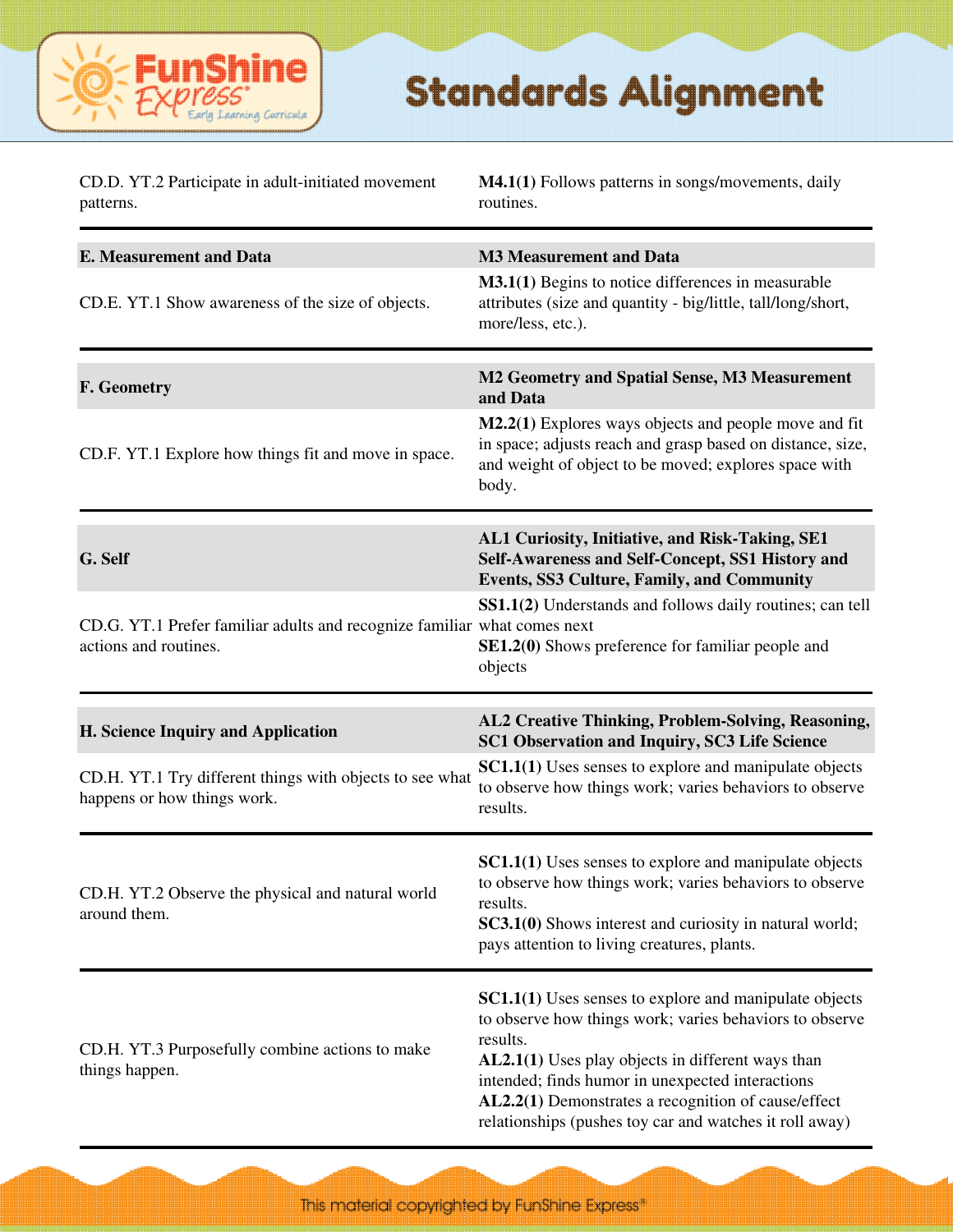

#### **16 to 36 Months**

| <b>A. Cognitive Skills</b>                                                                                                                            | AL1 Curiosity, Initiative, and Risk-Taking, AL2<br><b>Creative Thinking, Problem-Solving, Reasoning, AL4</b><br><b>Memory and Reflection, L1 Receptive Language</b><br>(Listening), L2 Expressive Language (Speaking), SE1<br><b>Self-Awareness and Self-Concept, SE4</b><br><b>Self-Regulation</b>                                       |
|-------------------------------------------------------------------------------------------------------------------------------------------------------|-------------------------------------------------------------------------------------------------------------------------------------------------------------------------------------------------------------------------------------------------------------------------------------------------------------------------------------------|
| CD.A. OT.1 Recall information over a longer period of<br>time without contextual cues.                                                                | AL4.1(2) Recalls information in new situations;<br>remembers where a toy was put away; knows where<br>things are kept in their environment                                                                                                                                                                                                |
| CD.A. OT.2 Reenact a sequence of events accomplished<br>or observed at an earlier time.                                                               | AL4.1(2) Recalls information in new situations;<br>remembers where a toy was put away; knows where<br>things are kept in their environment<br>CA4.2(2) Uses objects in new ways or in pretend play;<br>uses multiple toy props; engages in pretend play to act<br>out daily routines                                                      |
| CD.A. OT.3 Anticipate routines.                                                                                                                       | $M4.1(2)$ Begins to recognize patterns in the<br>environment; can tell what comes next in daily routines,<br>familiar songs, simple patterns.<br>SS1.1(2) Understands and follows daily routines; can tell<br>what comes next                                                                                                             |
| CD.A. OT.4 Link past and present activities.                                                                                                          | AL4.1(2) Recalls information in new situations;<br>remembers where a toy was put away; knows where<br>things are kept in their environment                                                                                                                                                                                                |
| CD.A. OT.5 Engage in pretend play involving several<br>sequenced steps and assigned roles.                                                            | AL2.1(2) Uses materials in new ways to accomplish a<br>task or reach a goal; uses imitation or pretend play to<br>express creativity and imagination; enjoys hearing silly<br>stories and jokes<br>CA4.2(2) Uses objects in new ways or in pretend play;<br>uses multiple toy props; engages in pretend play to act<br>out daily routines |
| CD.A. OT.6 In familiar situations, solve problems<br>without having to try every possibility, while avoiding<br>solutions that clearly will not work. | $AL2.1(2)$ Uses materials in new ways to accomplish a<br>task or reach a goal; uses imitation or pretend play to<br>express creativity and imagination; enjoys hearing silly<br>stories and jokes<br>AL2.3(2) Tries several strategies to solve a problem<br>(tries forcing a puzzle piece in place, then turns it until it<br>fits)      |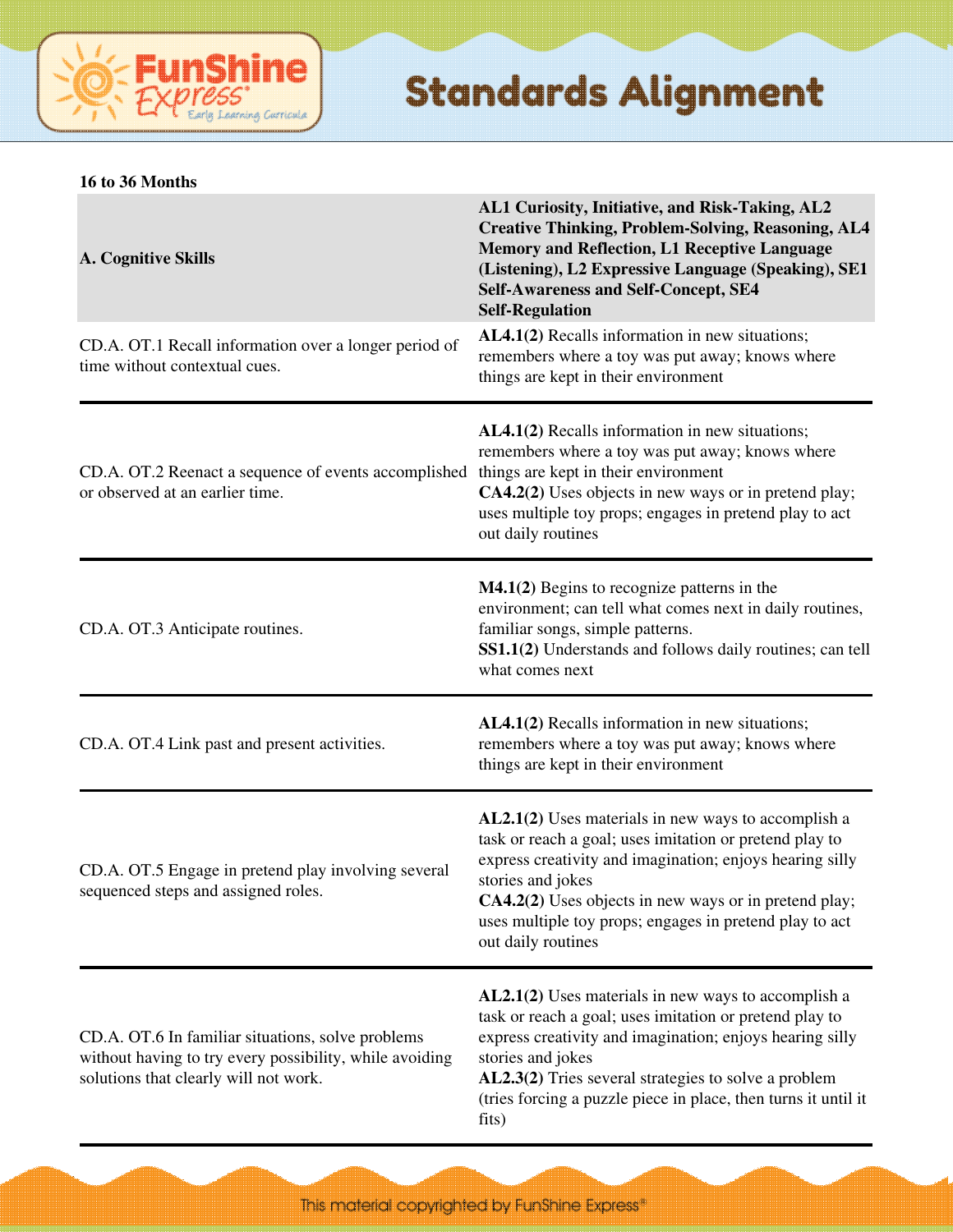

| <b>B. Number Sense</b>                                                                                                             | AL1 Curiosity, Initiative, and Risk-Taking, AL2<br><b>Creative Thinking, Problem-Solving, Reasoning, M1</b><br><b>Number Sense, Quantity, and Operations, SC1</b><br><b>Observation and Inquiry</b>                                                                                                                                                                                                                                                                                                                   |
|------------------------------------------------------------------------------------------------------------------------------------|-----------------------------------------------------------------------------------------------------------------------------------------------------------------------------------------------------------------------------------------------------------------------------------------------------------------------------------------------------------------------------------------------------------------------------------------------------------------------------------------------------------------------|
| CD.B. OT.1 Show understanding that numbers represent<br>quantity and demonstrate understanding of words that<br>identify how much. | M1.1(1) Shows interest in and awareness of numbers and<br>counting during daily routines and activities; understands<br>differences in quantity: more, all gone, less.<br>M1.1(2) Grows in role counting; begins to understand<br>concept of "one" and "two"; identifies more/less in sets.                                                                                                                                                                                                                           |
| CD.B. OT.2 Use number words to indicate the quantity<br>in small sets of objects (e.g., $2$ , $3$ ), and begin counting<br>aloud.  | M1.1(2) Grows in role counting; begins to understand<br>concept of "one" and "two"; identifies more/less in sets.                                                                                                                                                                                                                                                                                                                                                                                                     |
| <b>C. Number Relationships and Operations</b>                                                                                      | M1 Number Sense, Quantity, and Operations, M3<br><b>Measurement and Data</b>                                                                                                                                                                                                                                                                                                                                                                                                                                          |
| CD.C. OT.1 Demonstrate an understanding that adding<br>to increases the number of objects in the group.                            | M1.1(2) Grows in role counting; begins to understand<br>concept of "one" and "two"; identifies more/less in sets.<br>M1.2(3) Understands adding objects to a group makes it<br>larger and taking away objects from a group makes it<br>smaller.                                                                                                                                                                                                                                                                       |
| CD.C. OT.2 Place objects in one-to-one correspondence<br>relationships during play.                                                | M1.1(2) Grows in role counting; begins to understand<br>concept of "one" and "two"; identifies more/less in sets.<br>M1.1(3) Grows in rote counting and sequencing of<br>numbers to 10 and beyond; identifies some written<br>numerals in everyday environment; begins to understand<br>one-to-one correspondence; compares quantities and<br>identifies more/less; begins to subitize (recognizes<br>number of objects in a small set without counting - two<br>blocks); understands ordinal terms (1st, 2nd, etc.). |
| D. Algebra                                                                                                                         | M1 Number Sense, Quantity, and Operations, M2<br><b>Geometry and Spatial Sense, M4 Patterns,</b><br><b>Sorting/Classifying, Reasoning</b>                                                                                                                                                                                                                                                                                                                                                                             |
| CD.D. OT.1 Sort objects into two or more groups by<br>their properties and uses.                                                   | M4.2(1) Forms sets of like items (places dolls in one<br>area and blocks in another).<br>M4.2(2) Sorts/matches objects into sets (color, size) with<br>adult support.                                                                                                                                                                                                                                                                                                                                                 |
| CD.D. OT.2 Copy and anticipate a repeating pattern.                                                                                | $M4.1(2)$ Begins to recognize patterns in the<br>environment; can tell what comes next in daily routines,<br>familiar songs, simple patterns.                                                                                                                                                                                                                                                                                                                                                                         |

This material copyrighted by FunShine Express\*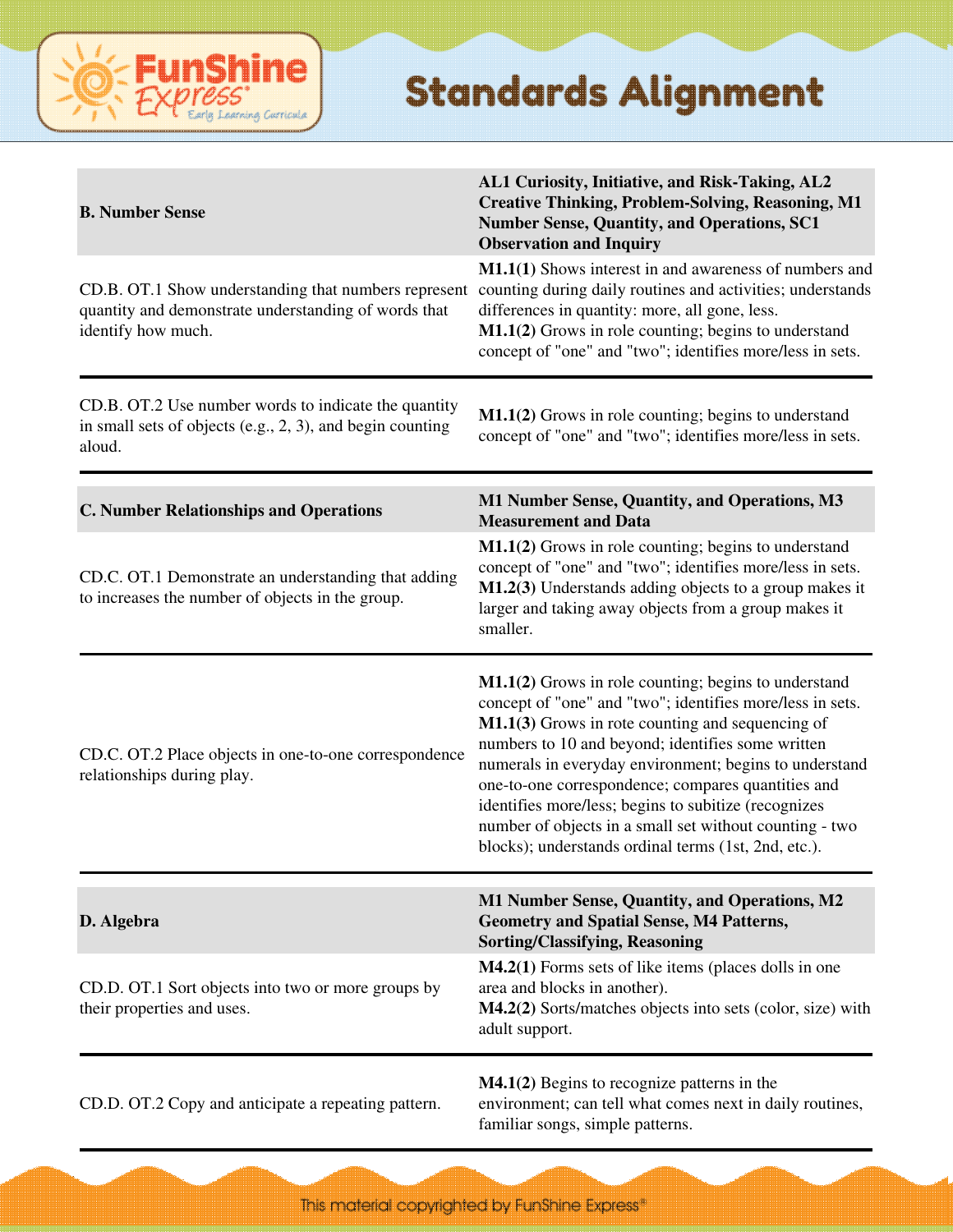

| <b>E. Measurement and Data</b>                                                                                                                                               | <b>M3 Measurement and Data</b>                                                                                                                                                                                                                                                                                                                                                                                      |
|------------------------------------------------------------------------------------------------------------------------------------------------------------------------------|---------------------------------------------------------------------------------------------------------------------------------------------------------------------------------------------------------------------------------------------------------------------------------------------------------------------------------------------------------------------------------------------------------------------|
| CD.E. OT.1 Demonstrate awareness that objects can be<br>compared by attributes (e.g., size, weight, capacity), and<br>begin to use words such as bigger, smaller and longer. | M3.1(1) Begins to notice differences in measurable<br>attributes (size and quantity - big/little, tall/long/short,<br>more/less, etc.).<br>M3.1(2) Uses words to describe differences in quantity<br>and length; compares sizes of objects; explores ways to<br>measure using non-standard units of measure.                                                                                                        |
| F. Geometry                                                                                                                                                                  | M2 Geometry and Spatial Sense, M3 Measurement<br>and Data                                                                                                                                                                                                                                                                                                                                                           |
| CD.F. OT.1 Demonstrate how things fit together and/or<br>move in space with increasing accuracy.                                                                             | M2.2(1) Explores ways objects and people move and fit<br>in space; adjusts reach and grasp based on distance, size,<br>and weight of object to be moved; explores space with<br>body.                                                                                                                                                                                                                               |
| CD.F. OT.2 Recognize basic shapes.                                                                                                                                           | M2.1(2) Recognizes and matches some familiar shapes,<br>expanding to shapes of different sizes and orientations;<br>names attributes of shapes with adult support.                                                                                                                                                                                                                                                  |
| G. Self<br>CD.G. OT.1 Identify self and others as belonging to one<br>or more groups by observable characteristics.                                                          | AL1 Curiosity, Initiative, and Risk-Taking, SE1<br>Self-Awareness and Self-Concept, SS1 History and<br><b>Events, SS3 Culture, Family, and Community</b><br>SS3.2(2) Shows understanding of own characteristics<br>(name, age, gender, physical traits) and family roles<br>SE1.1(2) Shows awareness of some of own<br>characteristics and takes pride in showing things they can<br>do; uses name to refer to self |
| H. Science Inquiry and Application                                                                                                                                           | AL2 Creative Thinking, Problem-Solving, Reasoning,<br>SC1 Observation and Inquiry, SC3 Life Science                                                                                                                                                                                                                                                                                                                 |
| CD.H. OT.1 Engage in sustained and complex<br>manipulation of objects.                                                                                                       | SC1.1(1) Uses senses to explore and manipulate objects<br>to observe how things work; varies behaviors to observe<br>results.<br>SC1.1(2) Uses senses to explore; shares what is seen,<br>heard, and touched; makes simple predictions based on<br>previous experiences; observes the effects of their<br>actions on others.                                                                                        |
| CD.H. OT.2 Engage in focused observations of objects<br>and events in the environment.                                                                                       | <b>SC1.1(2)</b> Uses senses to explore; shares what is seen,<br>heard, and touched; makes simple predictions based on<br>previous experiences; observes the effects of their<br>actions on others.<br><b>SC1.1(3)</b> Uses senses to make increasingly complex<br>observations in the environment; makes simple                                                                                                     |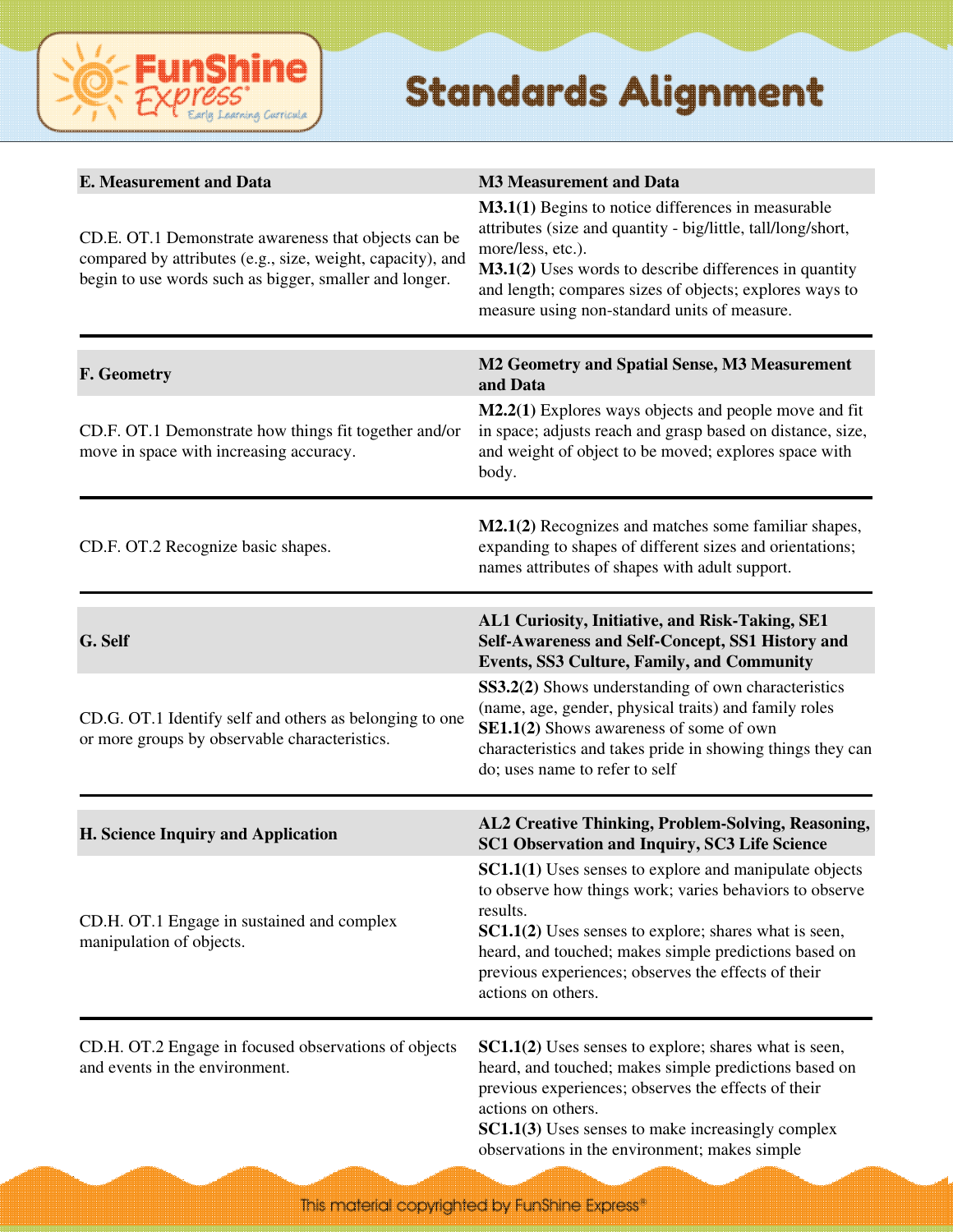|                                                                                       | predictions and plans to carry out investigations;<br>describes observations.                                                                                                                                                                                                                                                             |
|---------------------------------------------------------------------------------------|-------------------------------------------------------------------------------------------------------------------------------------------------------------------------------------------------------------------------------------------------------------------------------------------------------------------------------------------|
| CD.H. OT.3 Ask questions about objects and events in<br>the environment.              | <b>SC1.1(2)</b> Uses senses to explore; shares what is seen,<br>heard, and touched; makes simple predictions based on<br>previous experiences; observes the effects of their<br>actions on others.<br>AL2.2(2) Asks questions to seek information; explores<br>cause/effect relationships by repeating actions and<br>observing reactions |
| CD.H. OT.4 With modeling and support, use simple<br>tools to explore the environment. | <b>SC1.2(2)</b> Uses simple tools to observe things in the<br>environment (sifter, water jug, magnifying glass).                                                                                                                                                                                                                          |
| CD.H. OT.5 Demonstrate understanding that events have<br>a cause.                     | SC1.1(2) Uses senses to explore; shares what is seen,<br>heard, and touched; makes simple predictions based on<br>previous experiences; observes the effects of their<br>actions on others.<br>AL2.2(2) Asks questions to seek information; explores<br>cause/effect relationships by repeating actions and<br>observing reactions        |
| CD.H. OT.6 Make predictions.                                                          | SC1.1(2) Uses senses to explore; shares what is seen,<br>heard, and touched; makes simple predictions based on<br>previous experiences; observes the effects of their<br>actions on others.                                                                                                                                               |
| LL Language and Literacy Development                                                  | 1: Language/Literacy                                                                                                                                                                                                                                                                                                                      |
| <b>Birth to 6 Months</b>                                                              |                                                                                                                                                                                                                                                                                                                                           |
| A. Listening and Speaking                                                             | AL3 Attention, Engagement, and Persistence, L1<br><b>Receptive Language (Listening), L2 Expressive</b><br>Language (Speaking), M2 Geometry and Spatial<br><b>Sense</b>                                                                                                                                                                    |
| LL.A. I.1 Attends and responds to language and sounds.                                | $L1.1(0)$ Listens and responds with interest to sounds and<br>verbal communication of others; watches and responds to<br>body language, gestures, and other forms of nonverbal<br>communication.<br>AL3.1(0) Pays attention to people, objects, and sounds;<br>tries to reproduce a desired outcome; cries to receive<br>attention        |

ine

.<br>arning Curricula

LL.A. I.2 Experiment intentionally with sound inflection **L2.1(0)** Uses and imitates sounds, gestures, or signs to and gestures in different ways to express wants, needs or express needs and wants. feelings. AL3.1(0) Pays attention to people, objects, and sounds;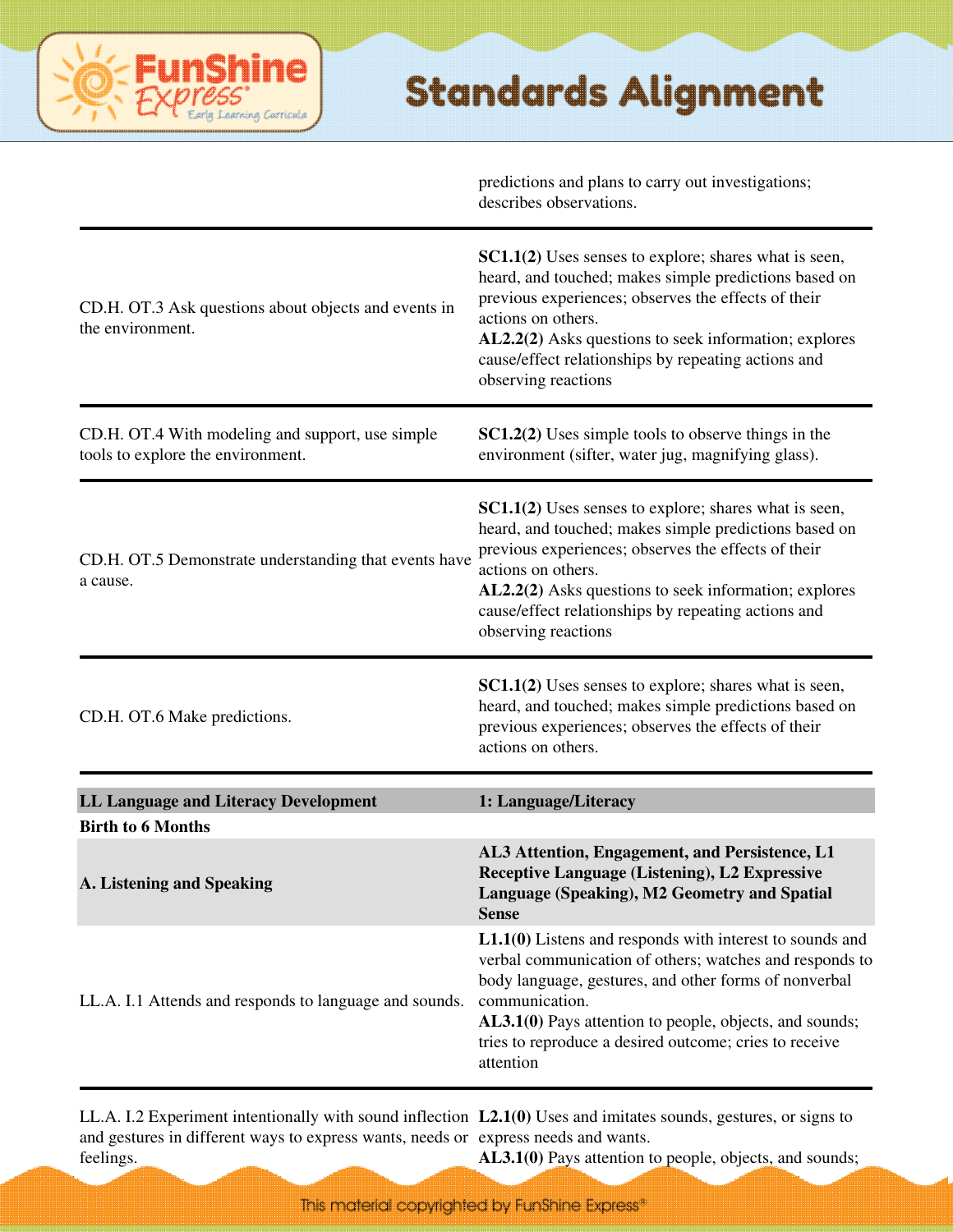

tries to reproduce a desired outcome; cries to receive attention

| LL.A. I.3 Attempt to respond to basic forms of social<br>communication with the appropriate facial expression,<br>vocalization and/or gesture. | $L1.1(0)$ Listens and responds with interest to sounds and<br>verbal communication of others; watches and responds to<br>body language, gestures, and other forms of nonverbal<br>communication.                                                                                                                             |
|------------------------------------------------------------------------------------------------------------------------------------------------|------------------------------------------------------------------------------------------------------------------------------------------------------------------------------------------------------------------------------------------------------------------------------------------------------------------------------|
| <b>B.</b> Reading                                                                                                                              | L2 Expressive Language (Speaking), L3 Foundational<br>Reading                                                                                                                                                                                                                                                                |
| LL.B. I.1 Show interest in books, pictures, songs and<br>rhymes.                                                                               | <b>L3.1(0)</b> Shows interest in songs, rhymes, and stories;<br>explores books with mouth and hands; attends to colorful<br>pictures and photos.                                                                                                                                                                             |
| LL.B. I.2 Attend and respond when familiar books are<br>read aloud.                                                                            | $L3.2(0)$ Listens and responds to stories that have been<br>read previously.                                                                                                                                                                                                                                                 |
| LL.B. I.3 Vocalize sounds.                                                                                                                     | $L2.1(0)$ Uses and imitates sounds, gestures, or signs to<br>express needs and wants.<br>L2.2(0) Begins making specific sounds, gestures, facial<br>expressions to communicate.                                                                                                                                              |
| C. Writing                                                                                                                                     | L4 Writing, PD3 Fine Motor Development                                                                                                                                                                                                                                                                                       |
| LL.C. I.1 Show ability to transfer and manipulate an<br>object with hands.                                                                     | PD3.1(0) Uses hands or feet to make contact with mouth,<br>objects, or people, eventually using hands to grasp small<br>objects between thumb and fingertips; transfers objects<br>from one hand to another; claps<br>PD3.1(1) Uses both hands to hold and manipulate<br>objects (holds block and adds another block to top) |
| 6 to 16 Months                                                                                                                                 |                                                                                                                                                                                                                                                                                                                              |
| A. Listening and Speaking                                                                                                                      | AL3 Attention, Engagement, and Persistence, L1<br><b>Receptive Language (Listening), L2 Expressive</b><br>Language (Speaking), M2 Geometry and Spatial<br><b>Sense</b>                                                                                                                                                       |
| LL.A. YT.1 Show understanding of simple requests and<br>statements referring to people and objects around<br>him/her.                          | L1.1(1) Begins to understand gestures, words, questions,<br>or routines; responds appropriately to familiar signs,<br>words, songs; follows one-step direction with adult<br>support.                                                                                                                                        |
|                                                                                                                                                | LL.A. YT.2 Begin to use single words and conventional L2.1(1) Uses consistent sounds, gestures, signs, or words                                                                                                                                                                                                              |

gestures to communicate with others.

for a variety of purposes to express needs and wants which are understood by familiar adults.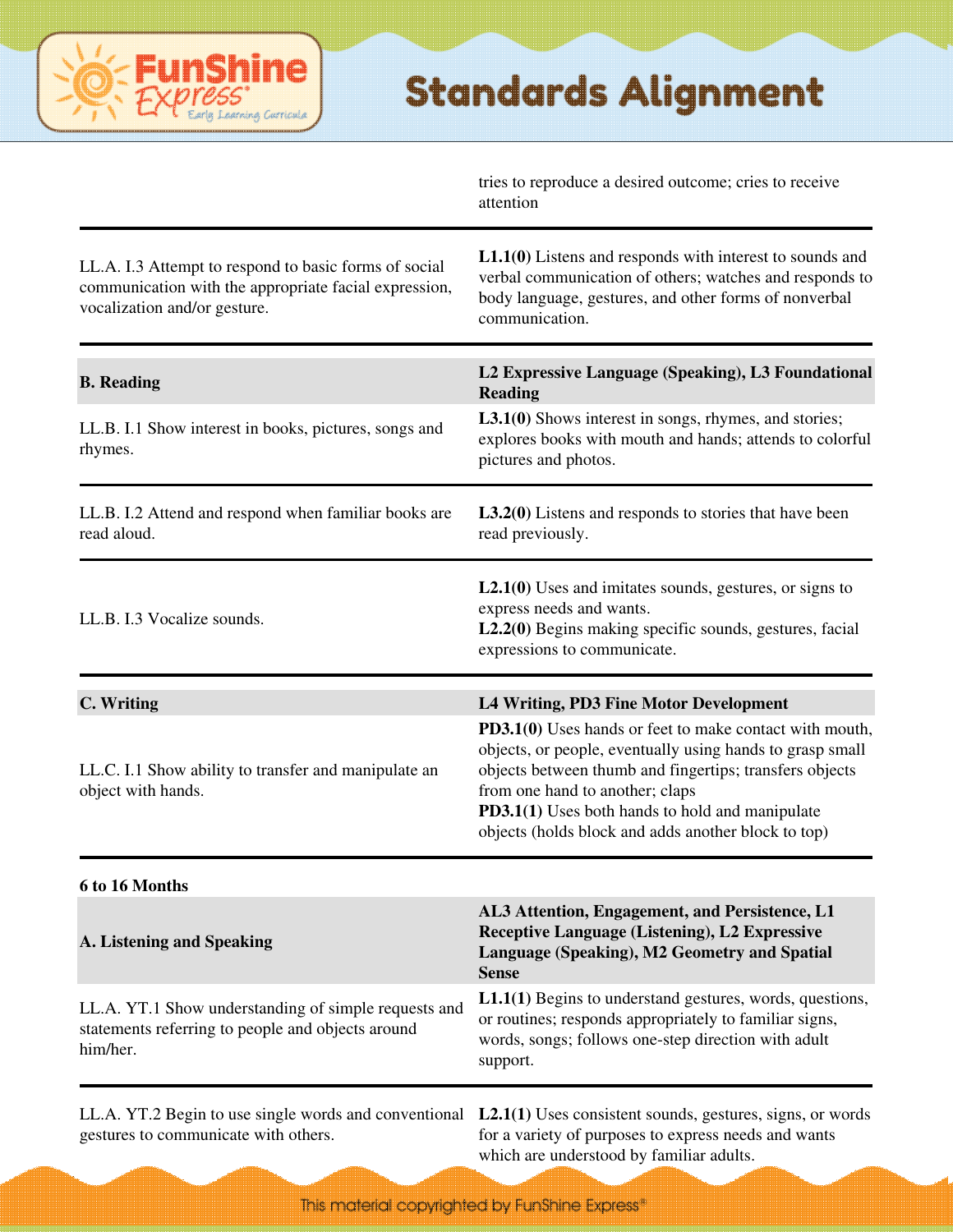

**L2.2(1)** Learns and uses new words each day to label people and objects, sing songs, make requests.

| LL.A. YT.3 Participate in and often initiate basic<br>communications with family members or familiar others. | $L2.1(1)$ Uses consistent sounds, gestures, signs, or words<br>for a variety of purposes to express needs and wants<br>which are understood by familiar adults.                                                                                                                                                                                                                 |
|--------------------------------------------------------------------------------------------------------------|---------------------------------------------------------------------------------------------------------------------------------------------------------------------------------------------------------------------------------------------------------------------------------------------------------------------------------------------------------------------------------|
| <b>B.</b> Reading                                                                                            | L2 Expressive Language (Speaking), L3 Foundational<br><b>Reading</b>                                                                                                                                                                                                                                                                                                            |
| LL.B. YT.1 Actively participate in book reading,<br>story-telling, and singing.                              | <b>L3.1(1)</b> Demonstrates interest and involvement in<br>handling books without help; looks at pictures, photos,<br>and drawings; participates in shared reading by pointing<br>to pictures and turning pages.<br>$L3.2(1)$ Listens to short texts read aloud; points to<br>specific characters or objects in a book when asked;<br>anticipates repeated elements in a story. |
| LL.B. YT.2 Point to familiar pictures in books when<br>labeled by adult.                                     | <b>L3.1(1)</b> Demonstrates interest and involvement in<br>handling books without help; looks at pictures, photos,<br>and drawings; participates in shared reading by pointing<br>to pictures and turning pages.<br>$L3.2(1)$ Listens to short texts read aloud; points to<br>specific characters or objects in a book when asked;<br>anticipates repeated elements in a story. |
| LL.B. YT.3 Demonstrate interest in exploring books.                                                          | L3.1(1) Demonstrates interest and involvement in<br>handling books without help; looks at pictures, photos,<br>and drawings; participates in shared reading by pointing<br>to pictures and turning pages.                                                                                                                                                                       |
| LL.B. YT.4 Explore sounds of materials and objects.                                                          | L3.3(1) Enjoys songs and rhymes and plays with sounds<br>(imitates nonsense syllables, makes animal sounds, etc.).<br>SC2.1(1) Observes the ways objects move when acted<br>upon; explores different sounds; observes and explores<br>properties of materials (hard vs. soft; wet vs. dry; hot vs.<br>cold, etc).                                                               |
| LL.B. YT.5 Recognize familiar sounds (e.g., the sound<br>of a particular animal, a friend's voice, etc.).    | L3.3(1) Enjoys songs and rhymes and plays with sounds<br>(imitates nonsense syllables, makes animal sounds, etc.).                                                                                                                                                                                                                                                              |
| C. Writing                                                                                                   | L4 Writing, PD3 Fine Motor Development                                                                                                                                                                                                                                                                                                                                          |
| LL.C. YT.1 Use full-hand grasp (palmar grasp) to hold<br>writing tool to make marks and scribble.            | $L4.1(1)$ Makes purposeful marks with various writing<br>tools.                                                                                                                                                                                                                                                                                                                 |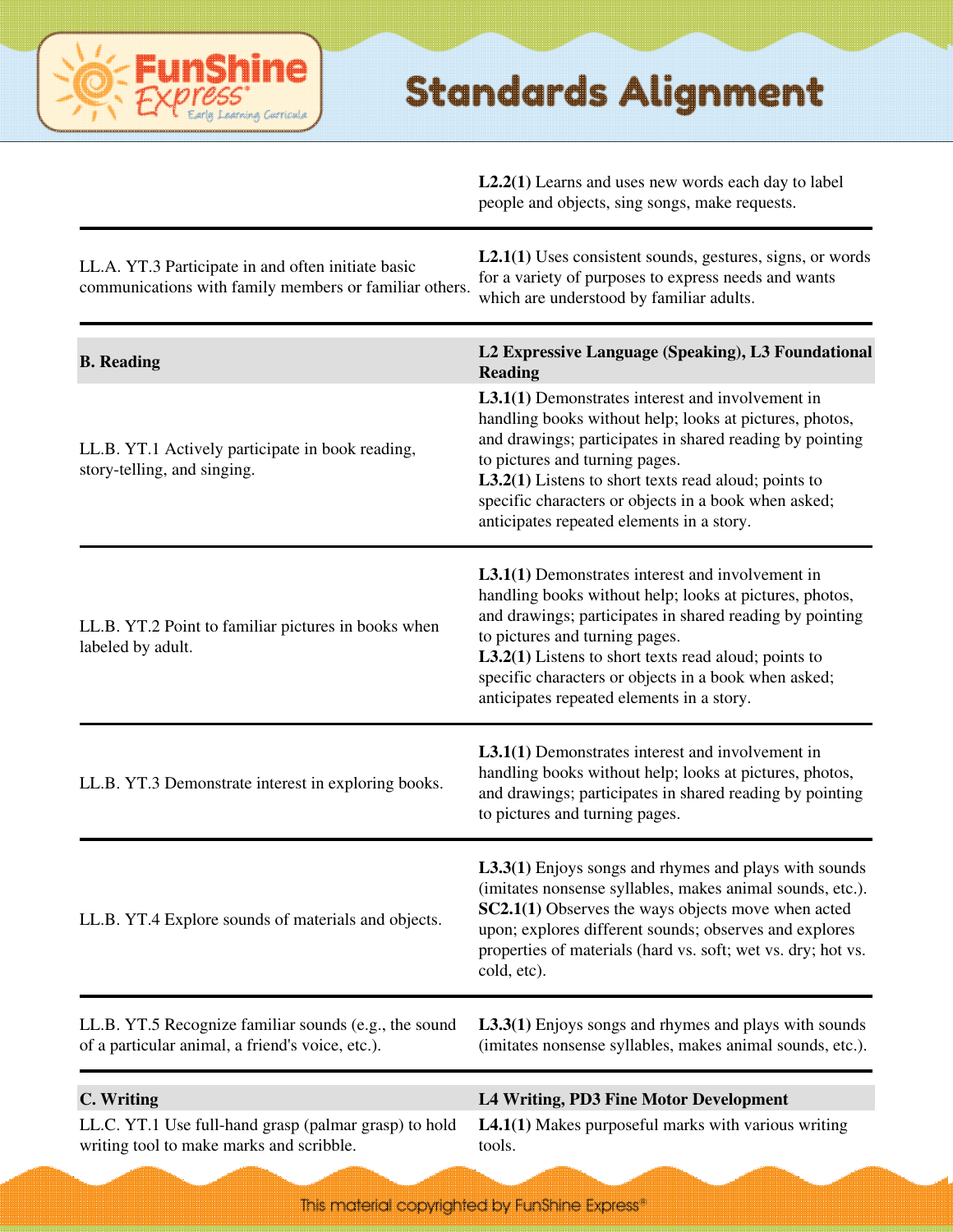

**PD3.2(1)** Coordinates hand and eye movements and controls small muscles when doing simple tasks (uses tools for feeding, hammers pegs, uses large crayons for scribbling)

| 16 to 36 Months                                                                                                  |                                                                                                                                                                                                                                                                                                                                                                                                      |
|------------------------------------------------------------------------------------------------------------------|------------------------------------------------------------------------------------------------------------------------------------------------------------------------------------------------------------------------------------------------------------------------------------------------------------------------------------------------------------------------------------------------------|
| A. Listening and Speaking                                                                                        | AL3 Attention, Engagement, and Persistence, L1<br>Receptive Language (Listening), L2 Expressive<br>Language (Speaking), M2 Geometry and Spatial<br><b>Sense</b>                                                                                                                                                                                                                                      |
| LL.A. OT.1 Show understanding of requests and<br>statements referring to people, objects, ideas and<br>feelings. | $L1.1(2)$ Follows simple one and two-step directions with<br>adult support; listens and responds to simple rhymes;<br>listens to stories and conversations and confirms<br>understanding through simple reciprocal language;<br>progresses in understanding and responding to verbal and<br>nonverbal cues                                                                                           |
| LL.A. OT.2 Demonstrate interest in and use words that<br>are new or unfamiliar in conversation and play.         | $L2.2(2)$ Uses new words each day for objects, actions,<br>and to describe feelings, etc.; begins to understand some<br>opposite concepts.                                                                                                                                                                                                                                                           |
| LL.A. OT.3 Understand when words are used in<br>unconventional ways.                                             | $L1.1(2)$ Follows simple one and two-step directions with<br>adult support; listens and responds to simple rhymes;<br>listens to stories and conversations and confirms<br>understanding through simple reciprocal language;<br>progresses in understanding and responding to verbal and<br>nonverbal cues                                                                                           |
| LL.A. OT.4 Combine words to express more complex<br>ideas, or requests.                                          | $L2.1(2)$ Participates in simple two-way verbal or<br>nonverbal (signs) conversations to express and talk about<br>needs, wants, experiences, and ideas.<br>L2.2(2) Uses new words each day for objects, actions,<br>and to describe feelings, etc.; begins to understand some<br>opposite concepts.<br>$L2.3(2)$ Begins to communicate in short phrases or<br>sentences, combining two-three words. |
| LL.A. OT.5 With modeling and support, describe<br>experiences with people, places and things.                    | L2.2(2) Uses new words each day for objects, actions,<br>and to describe feelings, etc.; begins to understand some<br>opposite concepts.<br>$L2.3(2)$ Begins to communicate in short phrases or<br>sentences, combining two-three words.                                                                                                                                                             |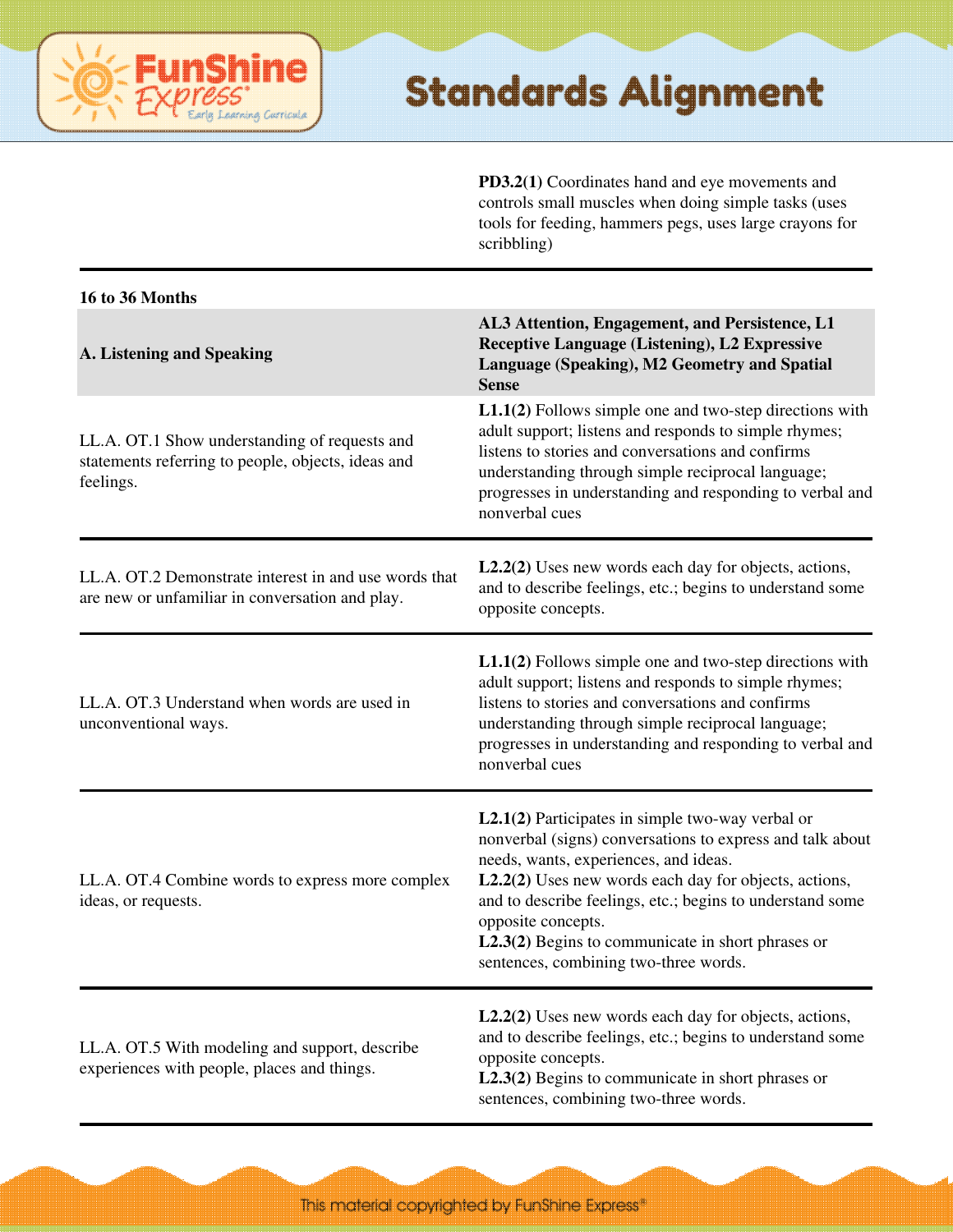

| LL.A. OT.6 Use words that indicate position and<br>direction.                                                                                          | M2.2(2) Begins to understand and respond to positional<br>words in directions; may include positional words in<br>speaking.                                                                                                                                                                                                                                                                                 |
|--------------------------------------------------------------------------------------------------------------------------------------------------------|-------------------------------------------------------------------------------------------------------------------------------------------------------------------------------------------------------------------------------------------------------------------------------------------------------------------------------------------------------------------------------------------------------------|
| LL.A. OT.7 Participate in and often initiate<br>communication according to commonly accepted<br>expectations with family members and in social groups. | $L2.1(2)$ Participates in simple two-way verbal or<br>nonverbal (signs) conversations to express and talk about<br>needs, wants, experiences, and ideas.<br>$L2.3(2)$ Begins to communicate in short phrases or<br>sentences, combining two-three words.                                                                                                                                                    |
| <b>B.</b> Reading                                                                                                                                      | L2 Expressive Language (Speaking), L3 Foundational<br><b>Reading</b>                                                                                                                                                                                                                                                                                                                                        |
| LL.B. OT.1 Show an appreciation for reading books,<br>telling stories and singing.                                                                     | L3.1(2) Demonstrates interest and involvement with<br>books and other print materials; selects books to be read<br>and chooses favorites; names items in pictures;<br>recognizes books by their covers.<br>L3.2(2) With adult support and picture cues, shows<br>understanding of short texts read aloud by answering<br>simple questions, reciting repeated phrases, and<br>identifying characters.        |
| LL.B. OT.2 Demonstrate an understanding of the<br>meaning of stories and information in books.                                                         | L3.2(2) With adult support and picture cues, shows<br>understanding of short texts read aloud by answering<br>simple questions, reciting repeated phrases, and<br>identifying characters.                                                                                                                                                                                                                   |
| LL.B. OT.3 Use pictures to describe and predict stories<br>and information in books.                                                                   | L3.2(2) With adult support and picture cues, shows<br>understanding of short texts read aloud by answering<br>simple questions, reciting repeated phrases, and<br>identifying characters.<br>L3.4(2) Begins to recognize and understand that pictures<br>or symbols can be "read" by others and have meaning.                                                                                               |
| LL.B. OT.4 Understand when words are used in<br>unconventional ways during shared reading.                                                             | <b>L3.1(2)</b> Demonstrates interest and involvement with<br>books and other print materials; selects books to be read<br>and chooses favorites; names items in pictures;<br>recognizes books by their covers.<br>L3.2(2) With adult support and picture cues, shows<br>understanding of short texts read aloud by answering<br>simple questions, reciting repeated phrases, and<br>identifying characters. |

LL.B. OT.5 Demonstrate a beginning understanding that **L3.1(2)** Demonstrates interest and involvement with print carries meaning. books and other print materials; selects books to be read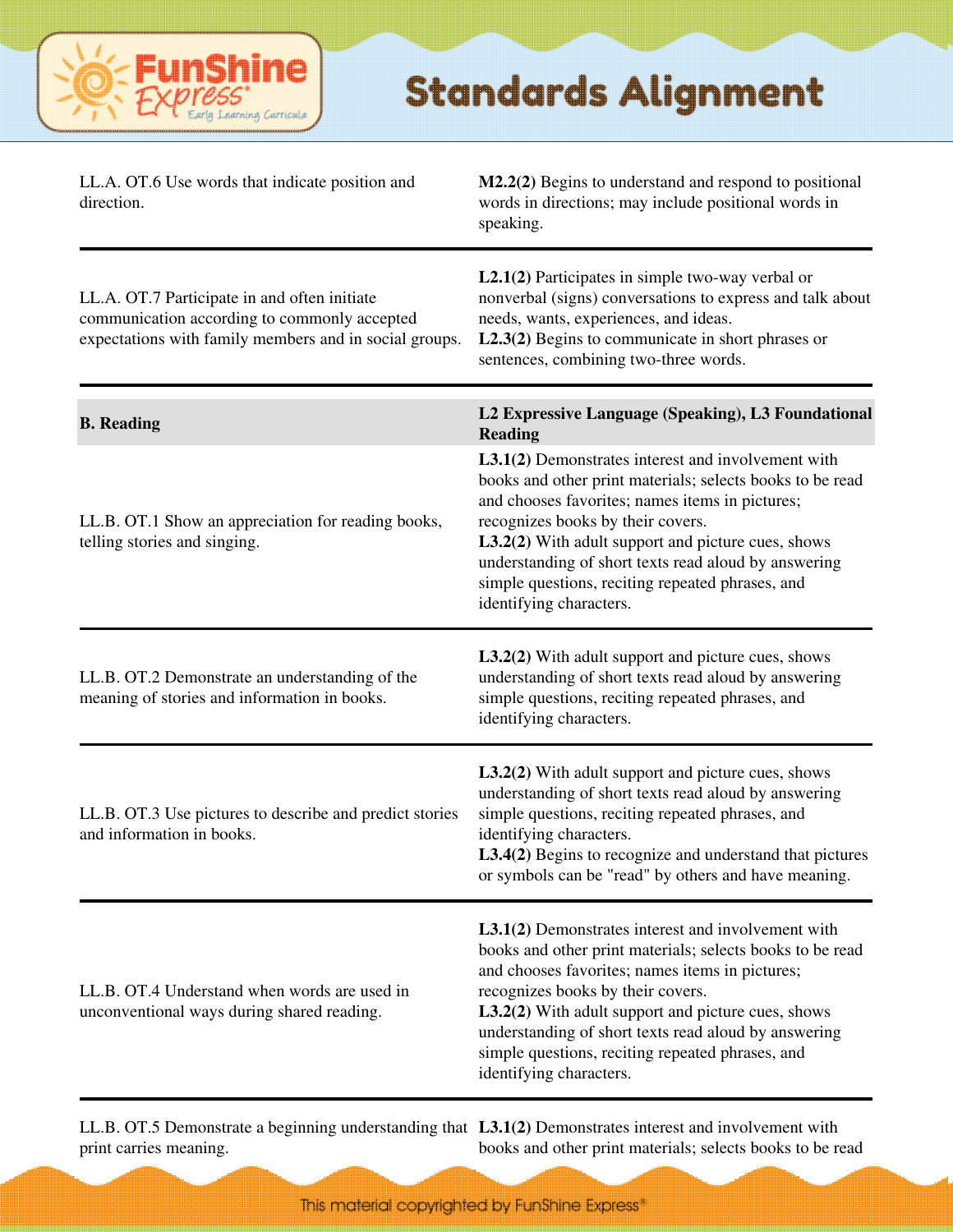#### **FunShine** Learning Curricula

#### **Standards Alignment**

| <b>A. Motor Development</b>                                                                                                    | PD1 Physical Health, Growth, PD2 Gross Motor<br><b>Development, PD3 Fine Motor Development</b>                                                                                                                                                                                                                                                                                                                             |
|--------------------------------------------------------------------------------------------------------------------------------|----------------------------------------------------------------------------------------------------------------------------------------------------------------------------------------------------------------------------------------------------------------------------------------------------------------------------------------------------------------------------------------------------------------------------|
| PD Physical Well-Being and Motor Development<br><b>Birth to 6 Months</b>                                                       | 7: Physical Development and Health                                                                                                                                                                                                                                                                                                                                                                                         |
| LL.C. OT.2 Make marks and "scribble writing" to<br>represent objects and ideas.                                                | $L4.1(2)$ Imitates adult writing, experimenting with<br>different kinds of writing tools to make scribbles;<br>understands people use writing to communicate.                                                                                                                                                                                                                                                              |
| LL.C. OT.1 Begin to use thumb and fingers (5-finger<br>grasp) of one hand to hold writing tool.                                | L4.1(2) Imitates adult writing, experimenting with<br>different kinds of writing tools to make scribbles;<br>understands people use writing to communicate.<br>PD3.1(2) Uses more refined hand and wrist movements<br>(scribbles, stacks blocks, turns pages)<br>PD3.3(2) Gains control of small muscles while learning<br>to use art media (uses scissors to snip; paints with large<br>paintbrushes, uses large crayons) |
| C. Writing                                                                                                                     | L4 Writing, PD3 Fine Motor Development                                                                                                                                                                                                                                                                                                                                                                                     |
| LL.B. OT.9 With modeling and support, recognize own<br>name in print.                                                          | <b>L3.4(3)</b> Begins to develop alphabetic knowledge (sings<br>the alphabet song, may identify some letters, especially<br>those in own name, recognizes and names some letters)<br>and identifies some environmental print when prompted.                                                                                                                                                                                |
| LL.B. OT.8 With modeling and support recognize<br>familiar logos and environmental print.                                      | L3.1(2) Demonstrates interest and involvement with<br>books and other print materials; selects books to be read<br>and chooses favorites; names items in pictures;<br>recognizes books by their covers.<br>L3.4(2) Begins to recognize and understand that pictures<br>or symbols can be "read" by others and have meaning.                                                                                                |
| LL.B. OT.7 Distinguish between sounds that are the<br>same and different (e.g., environmental sounds, animal<br>sounds, etc.). | L3.3(2) Continues to explore and play sounds (extends<br>and repeats phonemes [individual sounds in a word],<br>mimics rhymes, etc.).                                                                                                                                                                                                                                                                                      |
| LL.B. OT.6 Distinguishes pictures from letters and<br>words in a text.                                                         | L3.4(2) Begins to recognize and understand that pictures<br>or symbols can be "read" by others and have meaning.                                                                                                                                                                                                                                                                                                           |
|                                                                                                                                | and chooses favorites; names items in pictures;<br>recognizes books by their covers.<br>L3.4(2) Begins to recognize and understand that pictures<br>or symbols can be "read" by others and have meaning.                                                                                                                                                                                                                   |

This material copyrighted by FunShine Express"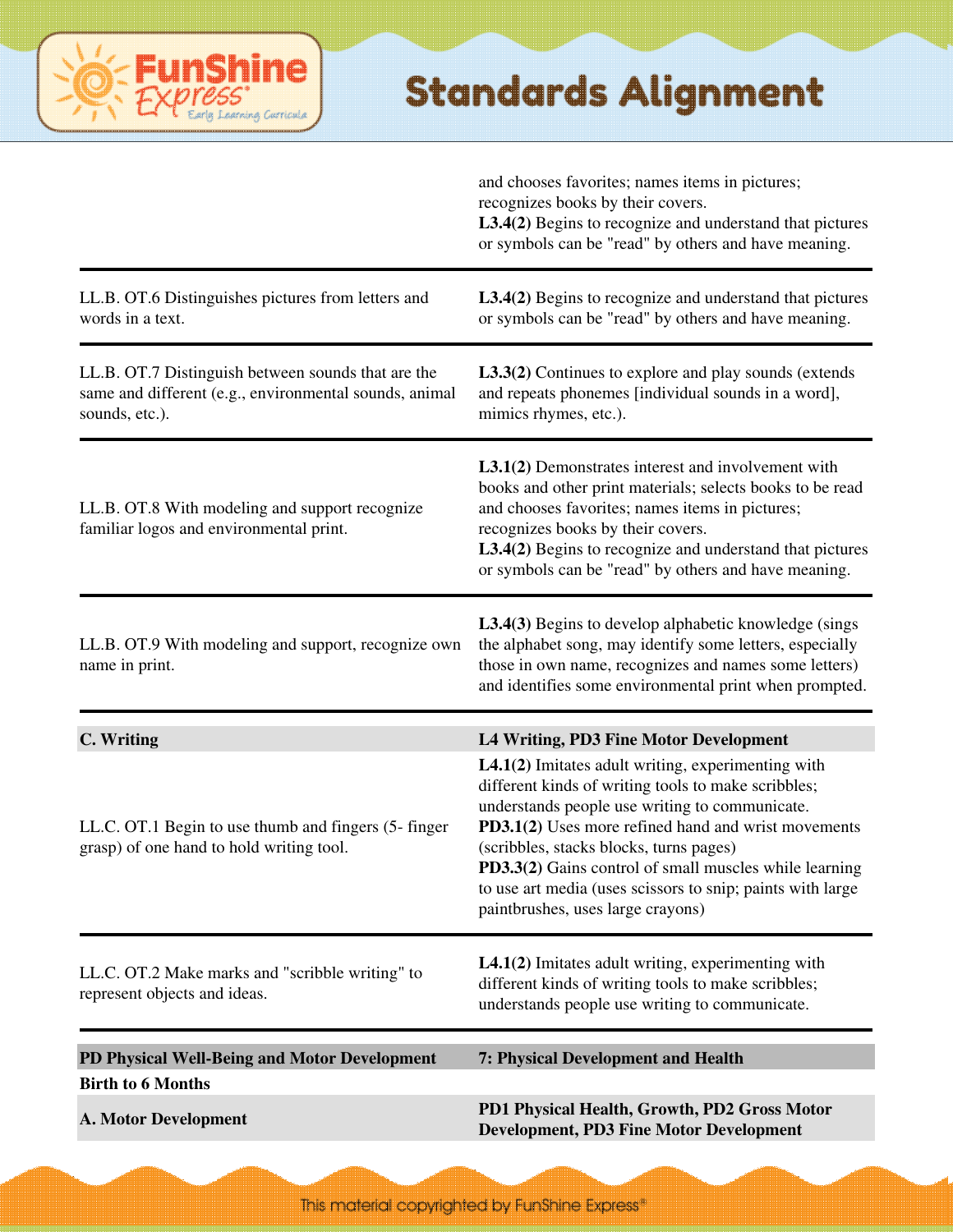

| PD.A. I.1 Demonstrate strength and control of head,<br>arms, legs and trunk using purposeful movements.           | <b>PD1.1(0)</b> Engages with caregivers in play that helps<br>develop arm, leg, and core strength (tummy time,<br>reaching, grasping, pushing)<br>PD2.1(0) Begins to gain mobility, balance, and control<br>of body (scoots, crawls, sits upright, pulls up to stand)                                                                                                         |
|-------------------------------------------------------------------------------------------------------------------|-------------------------------------------------------------------------------------------------------------------------------------------------------------------------------------------------------------------------------------------------------------------------------------------------------------------------------------------------------------------------------|
| PD.A. I.2 Transfer a toy from one hand to another by<br>reaching, grasping and releasing.                         | PD3.1(0) Uses hands or feet to make contact with mouth,<br>objects, or people, eventually using hands to grasp small<br>objects between thumb and fingertips; transfers objects<br>from one hand to another; claps                                                                                                                                                            |
| PD.A. I.3 Use mouth and tongue to explore objects.                                                                | <b>SC1.1(0)</b> Explores objects and world through all five<br>senses (touches and brings objects to mouth, focuses<br>attention on people or objects).<br>PD3.1(0) Uses hands or feet to make contact with mouth,<br>objects, or people, eventually using hands to grasp small<br>objects between thumb and fingertips; transfers objects<br>from one hand to another; claps |
| PD.A. I.4 Open mouth to wait for food to enter and use<br>upper lip to clean food off spoon during spoon feeding. | PD1.2(0) Explores food with hands and fingers;<br>coordinates sucking/chewing and swallowing, eventually<br>grasping easy-to-handle foods                                                                                                                                                                                                                                     |
| PD.A. I.5 Use senses and movement to explore<br>immediate surroundings.                                           | $AL1.1(0)$ Uses senses to explore immediate environment<br>PD2.1(0) Begins to gain mobility, balance, and control<br>of body (scoots, crawls, sits upright, pulls up to stand)                                                                                                                                                                                                |
| <b>B. Physical Well-Being</b>                                                                                     | PD1 Physical Health, Growth, PD4 Safety Awareness<br>and Self-Care                                                                                                                                                                                                                                                                                                            |
| PD.B. I.1 Show awareness of own body.                                                                             | <b>SE1.1(1)</b> Becomes more aware of own body and others;<br>consistently responds to name; recognizes self in mirror;<br>uses pronouns "me" and "mine"<br>PD1.1(1) Participates in a variety of indoor and outdoor<br>play activities that develop strength in arms and legs;<br>attempts new games with prompting                                                          |
| PD.B. I.2 Interact with adults in physical activities.                                                            | <b>PD1.1(0)</b> Engages with caregivers in play that helps<br>develop arm, leg, and core strength (tummy time,<br>reaching, grasping, pushing)<br>PD1.1(1) Participates in a variety of indoor and outdoor<br>play activities that develop strength in arms and legs;<br>attempts new games with prompting                                                                    |

PD.B. I.3 Express when hungry or full.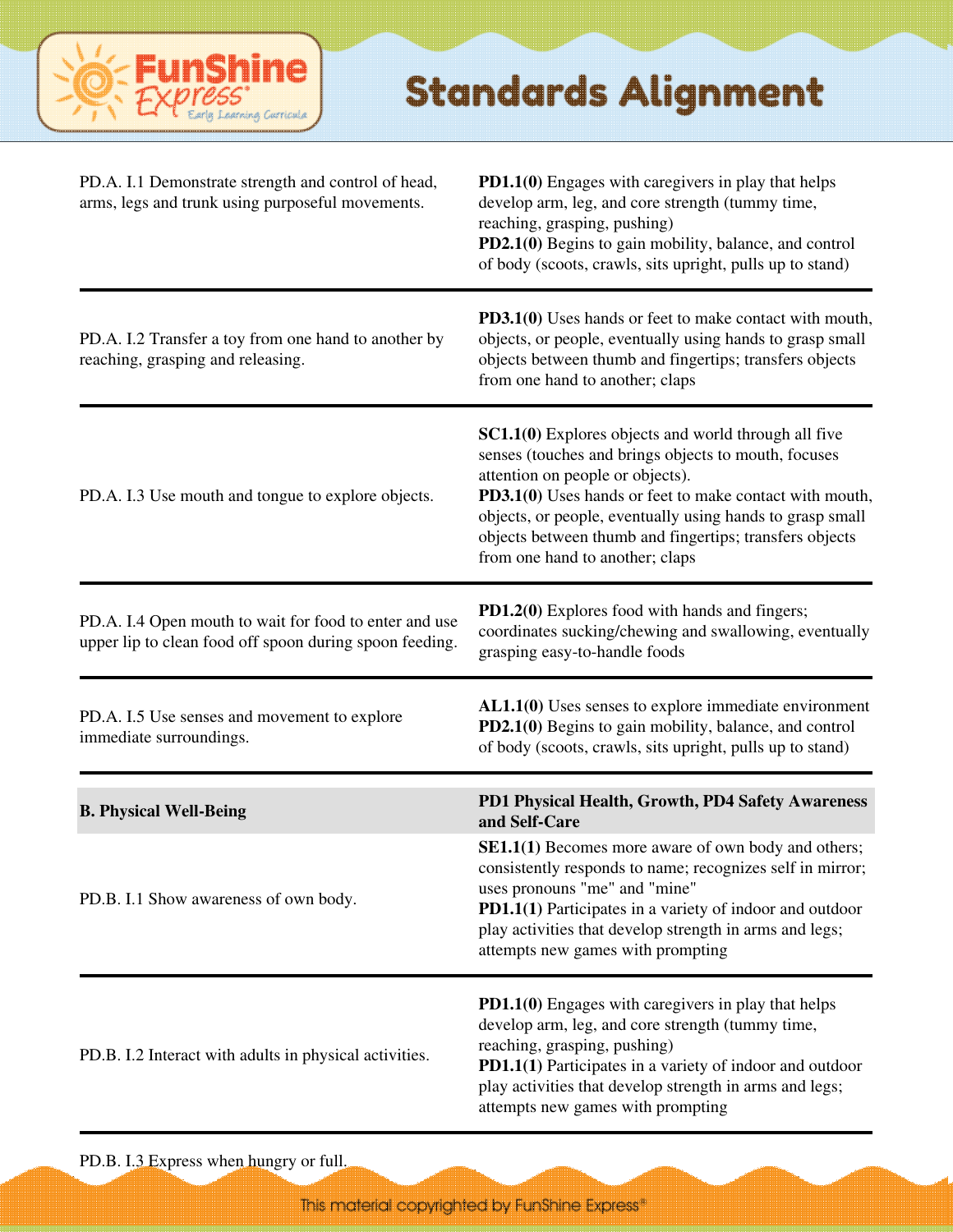# ning Curric

#### **Standards Alignment**

**SE3.2(0)** Expresses a range of emotions related to basic needs with facial expressions, body, and voice **PD4.2(0)** Responds well when physical needs are met (diaper changes, feedings, nose care)

PD.B. I.4 Demonstrate emerging participation in dressing.

**PD4.2(0)** Responds well when physical needs are met (diaper changes, feedings, nose care) **PD4.2(1)** Accepts and is more involved with physical care routines (toothbrushing, nose wiping, diapering, handwashing, dressing, etc.)

**6 to 16 Months A. Motor Development PD1 Physical Health, Growth, PD2 Gross Motor Development, PD3 Fine Motor Development** PD.A. YT.1 Move with increasing coordination and balance, with or without adult support and/or assistive device. **PD2.1(1)** Gains mobility and ability to move from place to place, demonstrating flexibility and balance (takes first steps, walks unassisted, stands unassisted, participates in simple balancing and stretching activities) **PD2.2(1)** Coordinates body movements (pulls self to stand, claps, pushes/pulls toys) PD.A. YT.2 Use both hands together to accomplish a task. **PD3.1(1)** Uses both hands to hold and manipulate objects (holds block and adds another block to top) PD.A. YT.3 Take and chew small bites/pieces of finger food. **PD1.2(0)** Explores food with hands and fingers; coordinates sucking/chewing and swallowing, eventually grasping easy-to-handle foods **PD1.2(1)** Uses fingers and hands to grasp and eat finger foods and drink from cups PD.A. YT.4 Coordinate senses with movement. **SC1.1(1)** Uses senses to explore and manipulate objects to observe how things work; varies behaviors to observe results. **PD2.2(1)** Coordinates body movements (pulls self to stand, claps, pushes/pulls toys) **B. Physical Well-Being PD1 Physical Health, Growth, PD4 Safety Awareness and Self-Care** PD.B. YT.1 Point to basic body parts when asked. **SE1.1(1)** Becomes more aware of own body and others; consistently responds to name; recognizes self in mirror; uses pronouns "me" and "mine"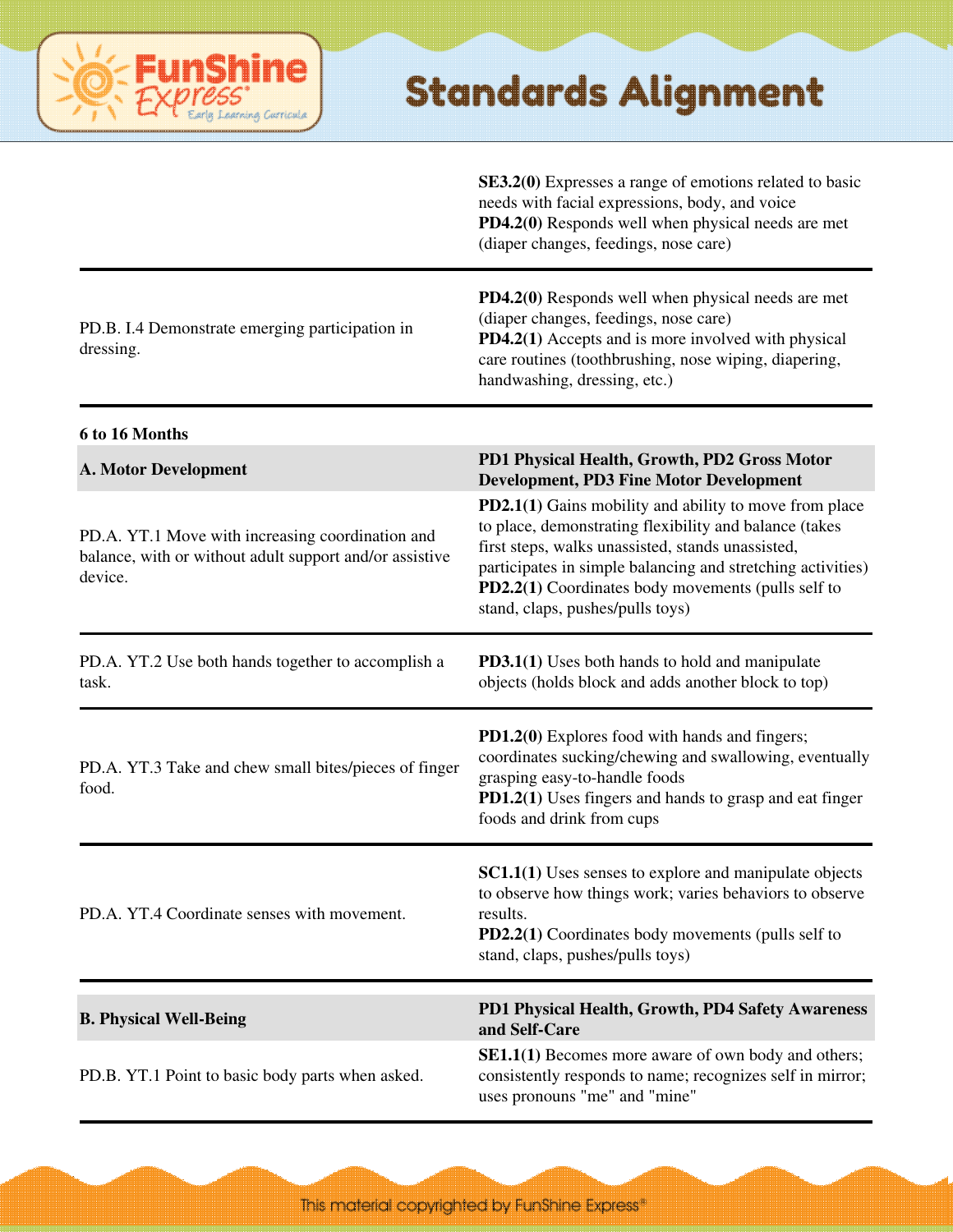

| PD.B. YT.2 Using simple movement skills, participate in PD1.1(1) Participates in a variety of indoor and outdoor<br>active physical play. | play activities that develop strength in arms and legs;<br>attempts new games with prompting                                                                                                                                                                                                                                                                                                                                 |
|-------------------------------------------------------------------------------------------------------------------------------------------|------------------------------------------------------------------------------------------------------------------------------------------------------------------------------------------------------------------------------------------------------------------------------------------------------------------------------------------------------------------------------------------------------------------------------|
| PD.B. YT.3 Follow a regular eating routine.                                                                                               | <b>PD1.2(1)</b> Uses fingers and hands to grasp and eat finger<br>foods and drink from cups                                                                                                                                                                                                                                                                                                                                  |
| PD.B. YT.4 With adult assistance, participate in personal<br>care tasks (e.g., hand-washing, dressing, etc.)                              | <b>PD4.2(1)</b> Accepts and is more involved with physical<br>care routines (toothbrushing, nose wiping, diapering,<br>handwashing, dressing, etc.)                                                                                                                                                                                                                                                                          |
| PD.B. YT.5 Follow adult intervention/guidance<br>regarding safety.                                                                        | PD4.1(0) Listens and watches adults (facial expressions<br>and voice tone) for cues of a harmful situation<br><b>PD4.1(1)</b> Looks for cues from adults to guide behavior<br>in possible harmful situation                                                                                                                                                                                                                  |
| 16 to 36 Months                                                                                                                           |                                                                                                                                                                                                                                                                                                                                                                                                                              |
| <b>A. Motor Development</b>                                                                                                               | PD1 Physical Health, Growth, PD2 Gross Motor<br><b>Development, PD3 Fine Motor Development</b>                                                                                                                                                                                                                                                                                                                               |
| PD.A. OT.1 Use locomotor skills with increasing<br>coordination and balance.                                                              | PD2.1(2) Moves body to travel, demonstrating increased<br>flexibility and balance (walks well, begins to run, dances,<br>performs simple stretching activities with adult help)<br>PD2.2(2) Coordinates body movements to interact with<br>surroundings (climbs slide, moves up/down stairs,<br>throws overhand, twists at waist, bends over to pick up<br>items, kicks a ball, begins to use pedals on ride-on toys)        |
| PD.A. OT.2 Use a variety of non-locomotor body<br>movements (hands in the air, turn around, stand on one<br>foot, etc.) during play.      | PD2.1(2) Moves body to travel, demonstrating increased<br>flexibility and balance (walks well, begins to run, dances,<br>performs simple stretching activities with adult help)<br><b>PD2.2(2)</b> Coordinates body movements to interact with<br>surroundings (climbs slide, moves up/down stairs,<br>throws overhand, twists at waist, bends over to pick up<br>items, kicks a ball, begins to use pedals on ride-on toys) |
| PD.A. OT.3 Coordinate the use of arms, hands and<br>fingers to accomplish tasks.                                                          | <b>PD3.1(2)</b> Uses more refined hand and wrist movements<br>(scribbles, stacks blocks, turns pages)<br>PD3.2(2) Uses hands and eyes together to complete tasks<br>requiring a moderate amount of control (completes three<br>or four piece puzzles, thread beads with large holes, uses<br>shape sorter)                                                                                                                   |

PD.A. OT.4 Take bites from whole foods and coordinate **PD1.2(0)** Explores food with hands and fingers;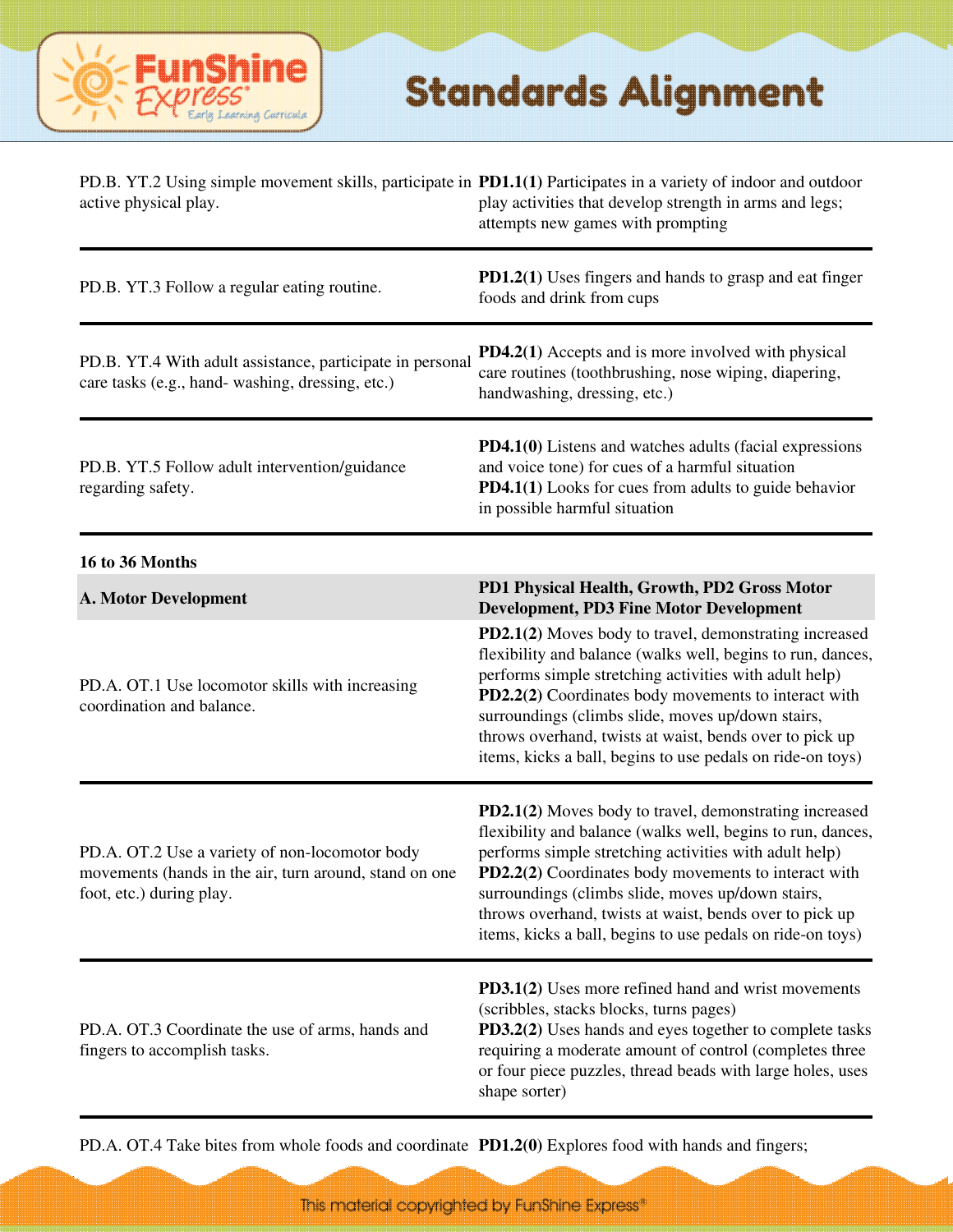

| PD2.2(2) Coordinates body movements to interact with<br>PD.A. OT.5 Use sensory information to guide movement surroundings (climbs slide, moves up/down stairs,<br>throws overhand, twists at waist, bends over to pick up<br>items, kicks a ball, begins to use pedals on ride-on toys)<br>PD1 Physical Health, Growth, PD4 Safety Awareness<br>and Self-Care<br><b>SE1.1(1)</b> Becomes more aware of own body and others;<br>consistently responds to name; recognizes self in mirror; |
|------------------------------------------------------------------------------------------------------------------------------------------------------------------------------------------------------------------------------------------------------------------------------------------------------------------------------------------------------------------------------------------------------------------------------------------------------------------------------------------|
|                                                                                                                                                                                                                                                                                                                                                                                                                                                                                          |
|                                                                                                                                                                                                                                                                                                                                                                                                                                                                                          |
| uses pronouns "me" and "mine"                                                                                                                                                                                                                                                                                                                                                                                                                                                            |
| PD1.1(2) Participates in a variety of moderate to<br>structured activities requiring spontaneous and instructed vigorous play activities for short periods of time; tries<br>new games                                                                                                                                                                                                                                                                                                   |
| PD1.2(2) Tries and consumes a variety of nutritious<br>foods with prompting; chooses from healthy foods;<br>knows some foods are better than others for our bodies                                                                                                                                                                                                                                                                                                                       |
| <b>PD4.2(2)</b> Shows self-care development in physical care<br>routines (assisting with toothbrushing, handwashing,<br>dressing, diapering/toileting, nose wiping, etc.)                                                                                                                                                                                                                                                                                                                |
| PD4.1(2) Recognizes some harmful situations with<br>guidance; begins to understand safe and unsafe behaviors                                                                                                                                                                                                                                                                                                                                                                             |
| <b>PD4.1(1)</b> Looks for cues from adults to guide behavior<br>in possible harmful situation<br>PD4.1(2) Recognizes some harmful situations with<br>guidance; begins to understand safe and unsafe behaviors                                                                                                                                                                                                                                                                            |
| <b>5: Social-Emotional Development</b>                                                                                                                                                                                                                                                                                                                                                                                                                                                   |
|                                                                                                                                                                                                                                                                                                                                                                                                                                                                                          |
| AL1 Curiosity, Initiative, and Risk-Taking, SE1<br>Self-Awareness and Self-Concept, SE3 Feelings and                                                                                                                                                                                                                                                                                                                                                                                     |
|                                                                                                                                                                                                                                                                                                                                                                                                                                                                                          |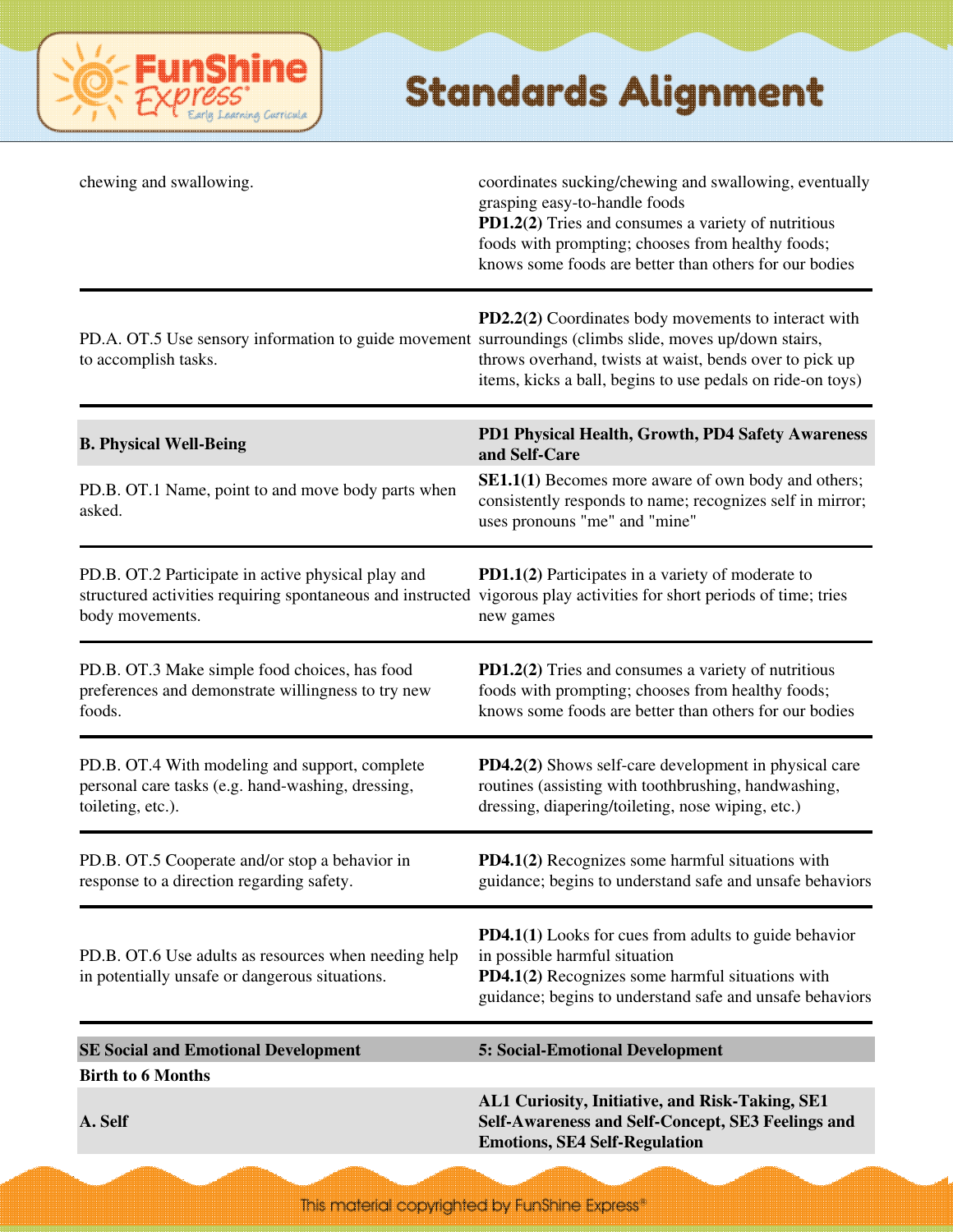

SE.A. I.1 Express a variety of emotions (contentment,

fear) through facial expressions, gestures, movement and needs with facial expressions, body, and voice sounds.

distress, happiness, sadness, surprise, dislike, anger and **SE3.2(0)** Expresses a range of emotions related to basic

| SE.A. I.2 Begin to understand self as a separate person<br>from others.                                           | <b>SE1.1(0)</b> Develops awareness of self as separate from<br>others; reacts when hearing own name; begins to realize<br>their own hands and feet belong to them; shows interest<br>in mirror image                                                                                                               |
|-------------------------------------------------------------------------------------------------------------------|--------------------------------------------------------------------------------------------------------------------------------------------------------------------------------------------------------------------------------------------------------------------------------------------------------------------|
| SE.A. I.3 Comfort self in simple ways and communicate<br>needs for help through vocalizations and gestures.       | SE3.2(0) Expresses a range of emotions related to basic<br>needs with facial expressions, body, and voice<br>SE4.1(0) Accepts comforting from a familiar adult,<br>eventually discovering ways to self-soothe (stuffed<br>animal, thumb-sucking)                                                                   |
| SE.A. I.4 Express and act on impulses.                                                                            | <b>SE3.2(0)</b> Expresses a range of emotions related to basic<br>needs with facial expressions, body, and voice<br>SE4.1(0) Accepts comforting from a familiar adult,<br>eventually discovering ways to self-soothe (stuffed<br>animal, thumb-sucking)<br>$AL1.1(0)$ Uses senses to explore immediate environment |
| SE.A. I.5 Act in ways to make things happen.                                                                      | AL2.1(0) Attends to objects, eventually experimenting<br>with different ways to interact with them; responds to<br>playful interactions with smiles and giggles<br>AL3.1(0) Pays attention to people, objects, and sounds;<br>tries to reproduce a desired outcome; cries to receive<br>attention                  |
| <b>B.</b> Relationships                                                                                           | SE2 Trust and Relationships, SE3 Feelings and<br>Emotions, SE4 Self-Regulation, SS3 Culture, Family,<br>and Community                                                                                                                                                                                              |
| SE.B. I.1 Initiate interactions and seeks close proximity<br>to familiar adults who provide consistent nurturing. | SS3.2(0) Hears and responds to own name; prefers<br>company of parents or main caregivers<br>SE2.1(0) Responds differently to familiar and unfamiliar<br>adults; engages in behaviors that build relationships with<br>familiar adults; shows emotional connection and<br>attachment to familiar adults            |
|                                                                                                                   | $\mathbb{C} \mathbb{F}$ 1(0) Decrease differently to femiliar and unfamiliar                                                                                                                                                                                                                                       |

SE.B. I.2 Initiate and engage in reciprocal (mutual give and take) interactions with familiar adults.

**SE2.1(0)** Responds differently to familiar and unfamiliar adults; engages in behaviors that build relationships with familiar adults; shows emotional connection and attachment to familiar adults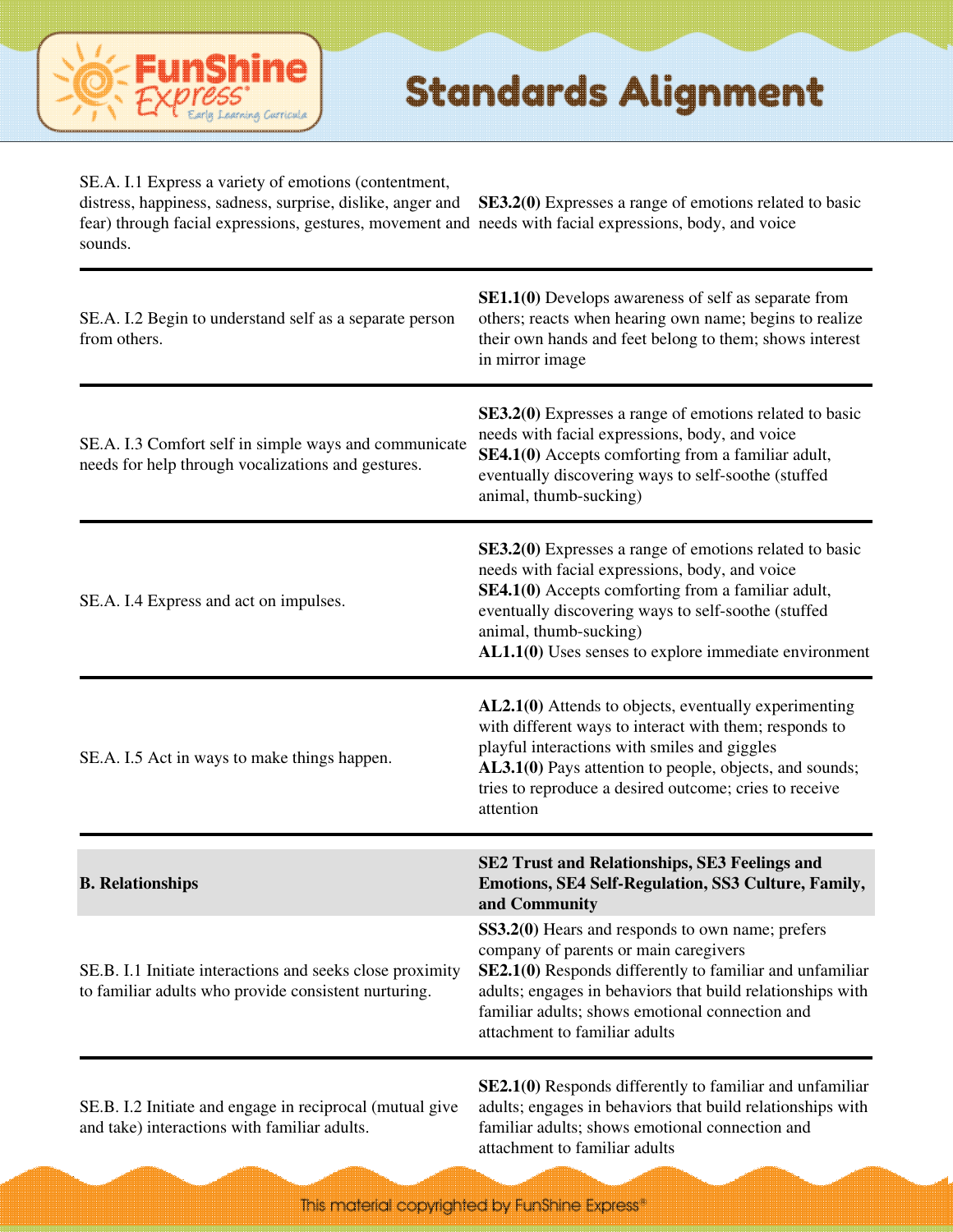

| SE.B. I.3 Show interest in other children.                                                                                                                                                                             | SE2.2(0) Responds to and shows awareness of other<br>children<br>SE2.2(1) Shows interest in other children; responds to<br>other children                                                                                                                                                           |
|------------------------------------------------------------------------------------------------------------------------------------------------------------------------------------------------------------------------|-----------------------------------------------------------------------------------------------------------------------------------------------------------------------------------------------------------------------------------------------------------------------------------------------------|
| SE.B. I.4 Repeat actions that elicit social responses from<br>others.                                                                                                                                                  | SE3.2(0) Expresses a range of emotions related to basic<br>needs with facial expressions, body, and voice<br>AL3.1(0) Pays attention to people, objects, and sounds;<br>tries to reproduce a desired outcome; cries to receive<br>attention                                                         |
| SE.B. I.5 React to emotional expressions of others.                                                                                                                                                                    | <b>SE3.1(0)</b> Responds to other children's feelings and<br>emotions; becomes upset when another child cries                                                                                                                                                                                       |
| 6 to 16 Months                                                                                                                                                                                                         |                                                                                                                                                                                                                                                                                                     |
| A. Self                                                                                                                                                                                                                | AL1 Curiosity, Initiative, and Risk-Taking, SE1<br>Self-Awareness and Self-Concept, SE3 Feelings and<br><b>Emotions, SE4 Self-Regulation</b>                                                                                                                                                        |
| SE.A. YT.1 Communicate emotions purposefully and<br>intentionally, including complex emotions such as<br>happiness, sadness, surprise, dislike, anger, and fear<br>nonverbally and possibly with a few familiar words. | SE3.2(1) Expresses a range of emotions related to a<br>problem or conflict, using body language, facial<br>expressions, and possibly words to communicate feelings                                                                                                                                  |
| SE.A. YT.2 Recognize self as a unique person with<br>thoughts, feelings and distinct characteristics.                                                                                                                  | <b>SE1.1(1)</b> Becomes more aware of own body and others;<br>consistently responds to name; recognizes self in mirror;<br>uses pronouns "me" and "mine"<br>SE1.1(2) Shows awareness of some of own<br>characteristics and takes pride in showing things they can<br>do; uses name to refer to self |
| SE.A. YT.3 Comfort self in a variety of ways.                                                                                                                                                                          | <b>SE4.1(1)</b> Shows increasing regulation in accepting and<br>following daily routines and activities with familiar<br>adults                                                                                                                                                                     |
| SE.A. YT.4 Respond positively to limits and choices<br>offered by adults to help guide behavior.                                                                                                                       | SS4.1(1) Responds when an adult redirects behavior or<br>gives simple instructions<br><b>SE4.1(1)</b> Shows increasing regulation in accepting and<br>following daily routines and activities with familiar<br>adults                                                                               |

SE.A. YT.5 Show a sense of satisfaction when making things happen.

**SE1.3(0)** Shows pleasure at things they have done **SE1.3(1)** Shows others things they have done; attempts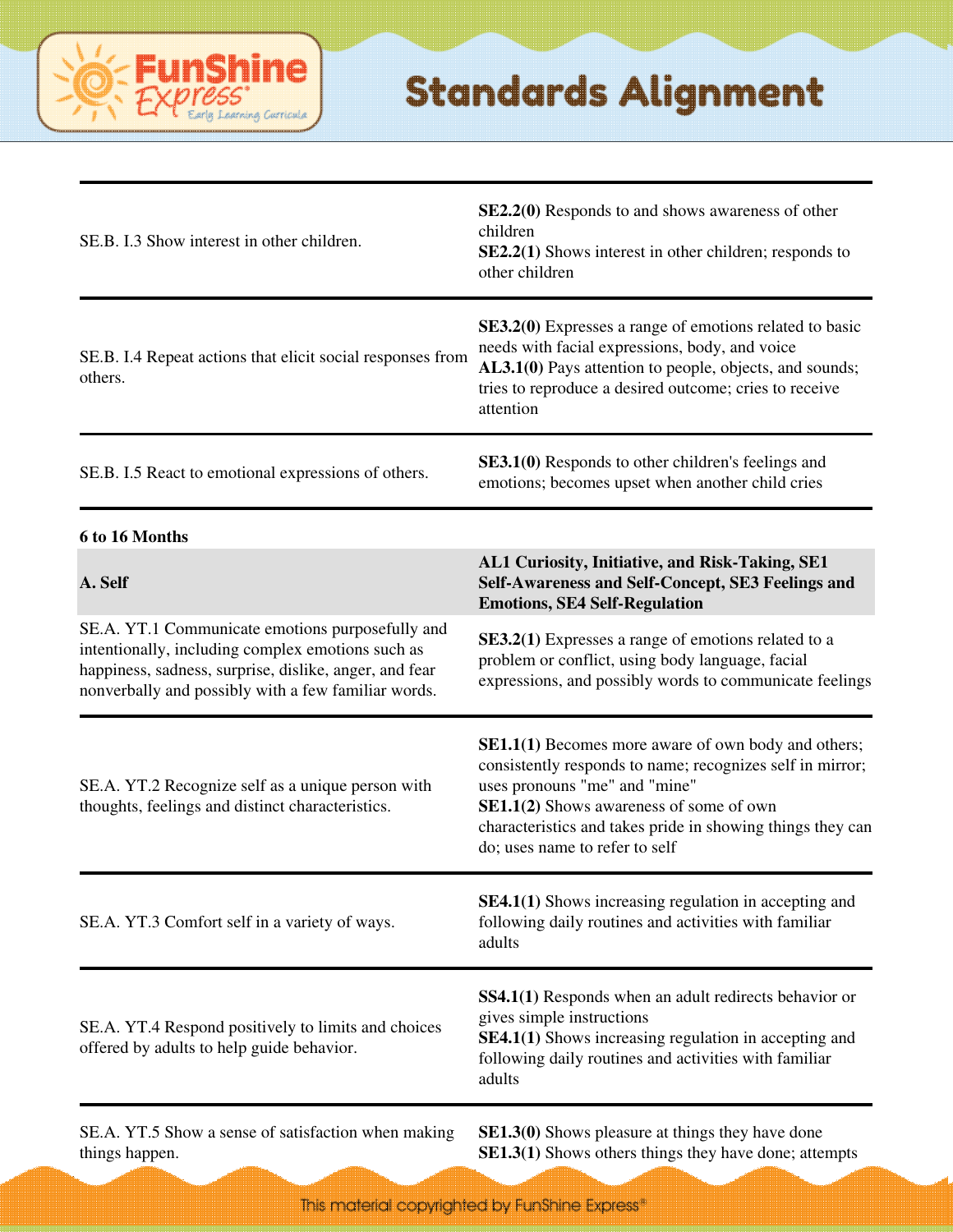to do some things independently but asks for help often

| <b>B.</b> Relationships                                                                                                                                | SE2 Trust and Relationships, SE3 Feelings and<br>Emotions, SE4 Self-Regulation, SS3 Culture, Family,<br>and Community                                                                                                                                                                                                                           |
|--------------------------------------------------------------------------------------------------------------------------------------------------------|-------------------------------------------------------------------------------------------------------------------------------------------------------------------------------------------------------------------------------------------------------------------------------------------------------------------------------------------------|
| SE.B. YT.1 Explore environment in the presence of<br>familiar adults with whom he/she has developed a<br>relationship over an extended period of time. | <b>SE2.1(1)</b> Seeks familiar adults for cues about how to<br>respond to environment for comfort and support; shows<br>attachment to trusted adults<br>AL1.1(1) Exhibits interest, curiosity, and eagerness in<br>exploring the world in sight of an adult; becomes<br>increasingly aware of colors, shapes, patterns, or pictures             |
| SE.B. YT.2 Seek close proximity to familiar adults for<br>security and support, especially when distressed.                                            | <b>SE2.1(1)</b> Seeks familiar adults for cues about how to<br>respond to environment for comfort and support; shows<br>attachment to trusted adults                                                                                                                                                                                            |
| SE.B. YT.3 Imitate familiar adults.                                                                                                                    | CA4.1(1) Observes and imitates, sounds, gestures, and<br>behaviors of others                                                                                                                                                                                                                                                                    |
| SE.B. YT.4 Initiate play with familiar adults.                                                                                                         | SE2.1(0) Responds differently to familiar and unfamiliar<br>adults; engages in behaviors that build relationships with<br>familiar adults; shows emotional connection and<br>attachment to familiar adults                                                                                                                                      |
| SE.B. YT.5 Participate in routines and experiences that<br>involve back and forth interaction with familiar adults.                                    | <b>SE4.1(1)</b> Shows increasing regulation in accepting and<br>following daily routines and activities with familiar<br>adults                                                                                                                                                                                                                 |
| SE.B. YT.6 Participate in simple back and forth<br>interactions with peers for short periods of time.                                                  | $SE2.2(1)$ Shows interest in other children; responds to<br>other children<br>SE2.2(2) Begins to interact with other children;<br>side-by-side play progressing to interactive play using<br>same materials; begins to show preference for some<br>children over others; uses imitation or pretend play to<br>learn new roles and relationships |
| SE.B. YT.7 Demonstrate awareness of the feelings<br>expressed by others.                                                                               | <b>SE3.1(1)</b> Begins to show concern for others<br>(comforts/hugs others)<br>SE3.1(2) Recognizes other children's feelings and<br>emotions; communicates concern and tries to comfort<br>others verbally and physically                                                                                                                       |

ine

arning Curricula

Fun

**16 to 36 Months**

This material copyrighted by FunShine Express"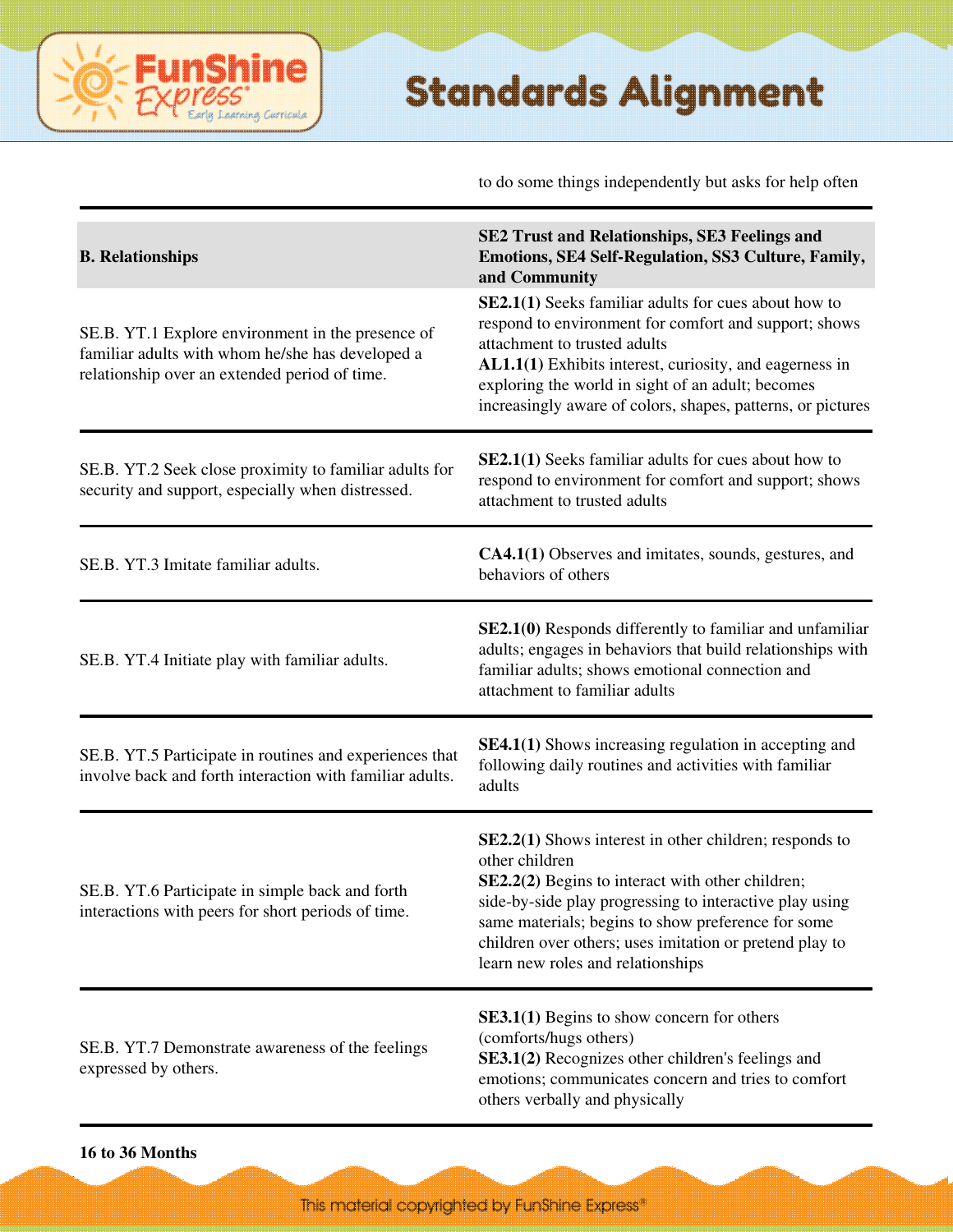#### **FunShine** Learning Curricula

| A. Self                                                                                                                                                         | AL1 Curiosity, Initiative, and Risk-Taking, SE1<br>Self-Awareness and Self-Concept, SE3 Feelings and<br><b>Emotions, SE4 Self-Regulation</b>                                                                                                                                                                                                                                                                                                 |
|-----------------------------------------------------------------------------------------------------------------------------------------------------------------|----------------------------------------------------------------------------------------------------------------------------------------------------------------------------------------------------------------------------------------------------------------------------------------------------------------------------------------------------------------------------------------------------------------------------------------------|
| SE.A. OT.1 Show awareness of own emotion and uses<br>nonverbal and/or verbal ways to express complex<br>emotions such as pride, embarrassment, shame and guilt. | SE3.2(2) Learns social skills, and eventually words, for<br>expressing feelings, needs, and wants; manages outbursts<br>with adult help; begins to label feelings and emotions                                                                                                                                                                                                                                                               |
| SE.A. OT.2 Show awareness of themselves as belonging<br>to one or more groups.                                                                                  | <b>SE1.1(2)</b> Shows awareness of some of own<br>characteristics and takes pride in showing things they can<br>do; uses name to refer to self                                                                                                                                                                                                                                                                                               |
| SE.A. OT.3 Identify own feelings, needs and interests.                                                                                                          | <b>SE3.2(2)</b> Learns social skills, and eventually words, for<br>expressing feelings, needs, and wants; manages outbursts<br>with adult help; begins to label feelings and emotions                                                                                                                                                                                                                                                        |
| SE.A. OT.4 Anticipate the need for comfort and try to<br>prepare for changes in routine.                                                                        | SE3.2(2) Learns social skills, and eventually words, for<br>expressing feelings, needs, and wants; manages outbursts<br>with adult help; begins to label feelings and emotions<br>SE4.1(2) Begins to manage own behavior and show<br>self-regulation; demonstrates increasing ability to cope<br>with stress; calms self with soothing techniques with<br>adult support; understands and finds comfort in routines,<br>rules, or limitations |
| SE.A. OT.5 With modeling and support, manage actions<br>and emotional expressions.                                                                              | SE3.2(2) Learns social skills, and eventually words, for<br>expressing feelings, needs, and wants; manages outbursts<br>with adult help; begins to label feelings and emotions<br>SE4.1(2) Begins to manage own behavior and show<br>self-regulation; demonstrates increasing ability to cope<br>with stress; calms self with soothing techniques with<br>adult support; understands and finds comfort in routines,<br>rules, or limitations |
| SE.A. OT.6 Recognize own abilities and express<br>satisfaction when demonstrating them to others.                                                               | SE1.1(2) Shows awareness of some of own<br>characteristics and takes pride in showing things they can<br>do; uses name to refer to self<br><b>SE1.3(2)</b> Shows confidence in increasing abilities<br>through actions and language; attempts to accomplish<br>activities independently                                                                                                                                                      |
| <b>B.</b> Relationships                                                                                                                                         | <b>SE2 Trust and Relationships, SE3 Feelings and</b><br>Emotions, SE4 Self-Regulation, SS3 Culture, Family,<br>and Community                                                                                                                                                                                                                                                                                                                 |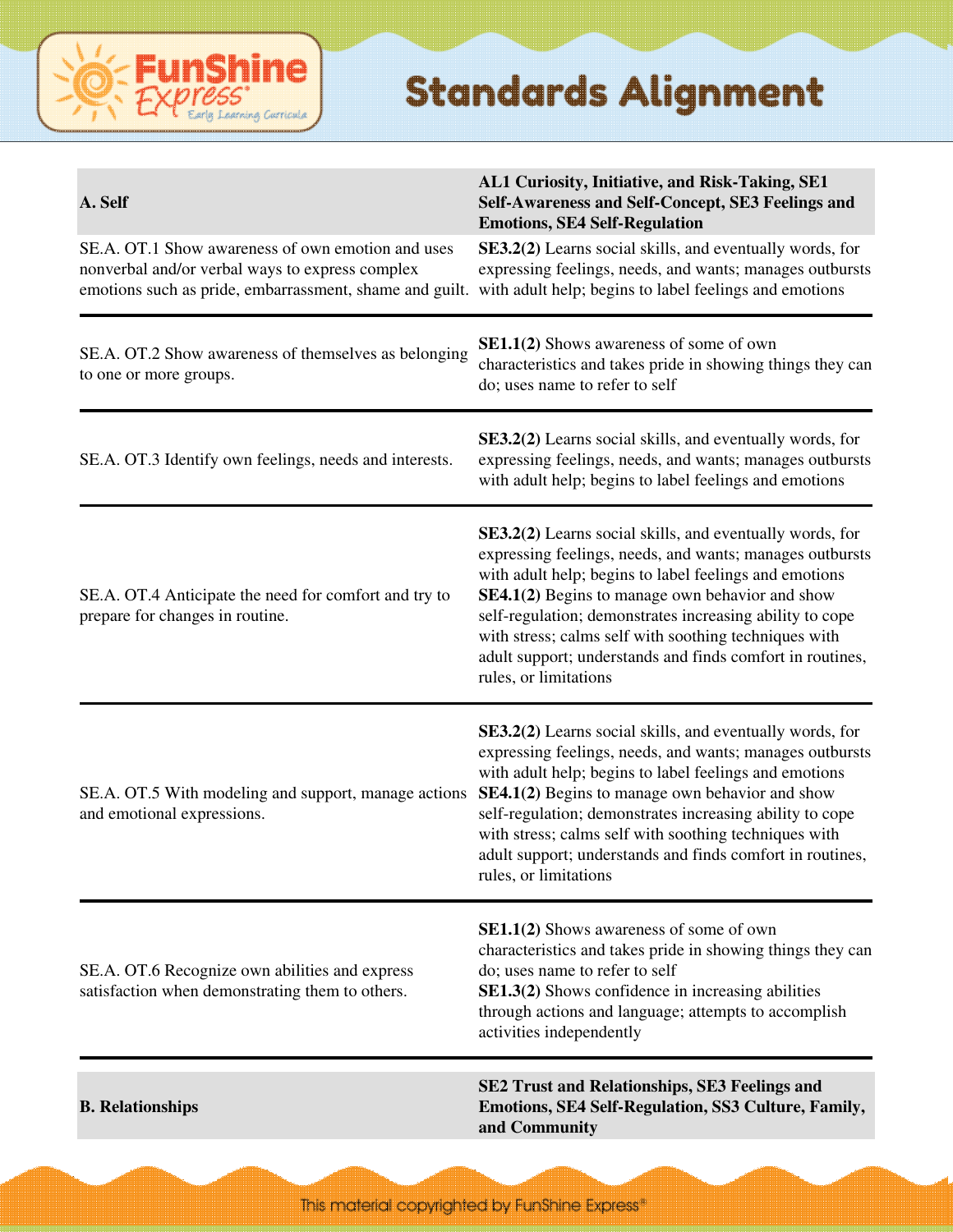

| SE.B. OT.1 Display signs of comfort during play when<br>familiar adults are nearby but not in the immediate area.                          | <b>SE2.1(2)</b> Seeks ways to find comfort in new situations;<br>shows emotional connection and attachment to others;<br>goes to familiar adult; seeks comfort item (blanket, soft<br>toy)                                                                                                                                                                                                                                                               |
|--------------------------------------------------------------------------------------------------------------------------------------------|----------------------------------------------------------------------------------------------------------------------------------------------------------------------------------------------------------------------------------------------------------------------------------------------------------------------------------------------------------------------------------------------------------------------------------------------------------|
| SE.B. OT.2 Seek security and support from familiar<br>adults when distressed.                                                              | <b>SE2.1(2)</b> Seeks ways to find comfort in new situations;<br>shows emotional connection and attachment to others;<br>goes to familiar adult; seeks comfort item (blanket, soft<br>toy)<br>SE4.1(2) Begins to manage own behavior and show<br>self-regulation; demonstrates increasing ability to cope<br>with stress; calms self with soothing techniques with<br>adult support; understands and finds comfort in routines,<br>rules, or limitations |
| SE.B. OT.3 Interact with familiar adults in a variety of<br>ways.                                                                          | AL1.1(2) Asks questions, seeks adult approval, and tries<br>new activities with adult prompting                                                                                                                                                                                                                                                                                                                                                          |
| SE.B. OT.4 Seek assistance from familiar adults.                                                                                           | <b>SE2.1(1)</b> Seeks familiar adults for cues about how to<br>respond to environment for comfort and support; shows<br>attachment to trusted adults<br><b>SE2.1(2)</b> Seeks ways to find comfort in new situations;<br>shows emotional connection and attachment to others;<br>goes to familiar adult; seeks comfort item (blanket, soft<br>toy)                                                                                                       |
| SE.B. OT.5 Demonstrate early signs of interest in<br>unfamiliar adults.                                                                    | SE2.1(3) Interacts comfortably with familiar adults;<br>engages in interactions with less familiar adults; accepts<br>guidance                                                                                                                                                                                                                                                                                                                           |
| SE.B. OT.6 Engage in associative play with peers.                                                                                          | $SE2.2(2)$ Begins to interact with other children;<br>side-by-side play progressing to interactive play using<br>same materials; begins to show preference for some<br>children over others; uses imitation or pretend play to<br>learn new roles and relationships                                                                                                                                                                                      |
| SE.B. OT.7 With modeling and support, demonstrate<br>socially competent behavior with peers, such as helping,<br>sharing and taking turns. | SE2.2(2) Begins to interact with other children;<br>side-by-side play progressing to interactive play using<br>same materials; begins to show preference for some<br>children over others; uses imitation or pretend play to<br>learn new roles and relationships<br>SE3.2(2) Learns social skills, and eventually words, for<br>expressing feelings, needs, and wants; manages outbursts<br>with adult help; begins to label feelings and emotions      |